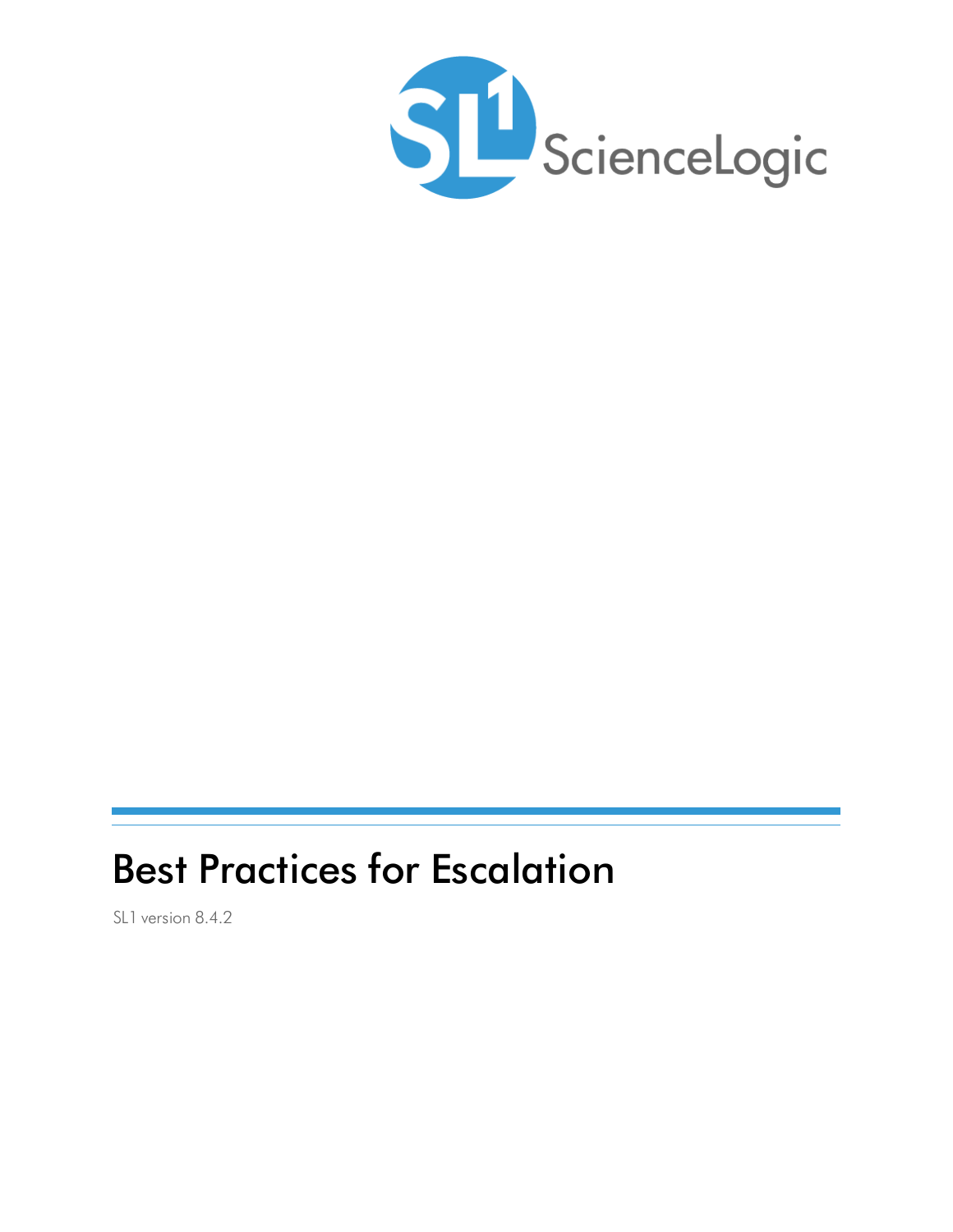## Table of Contents

| -20 |
|-----|
| 22  |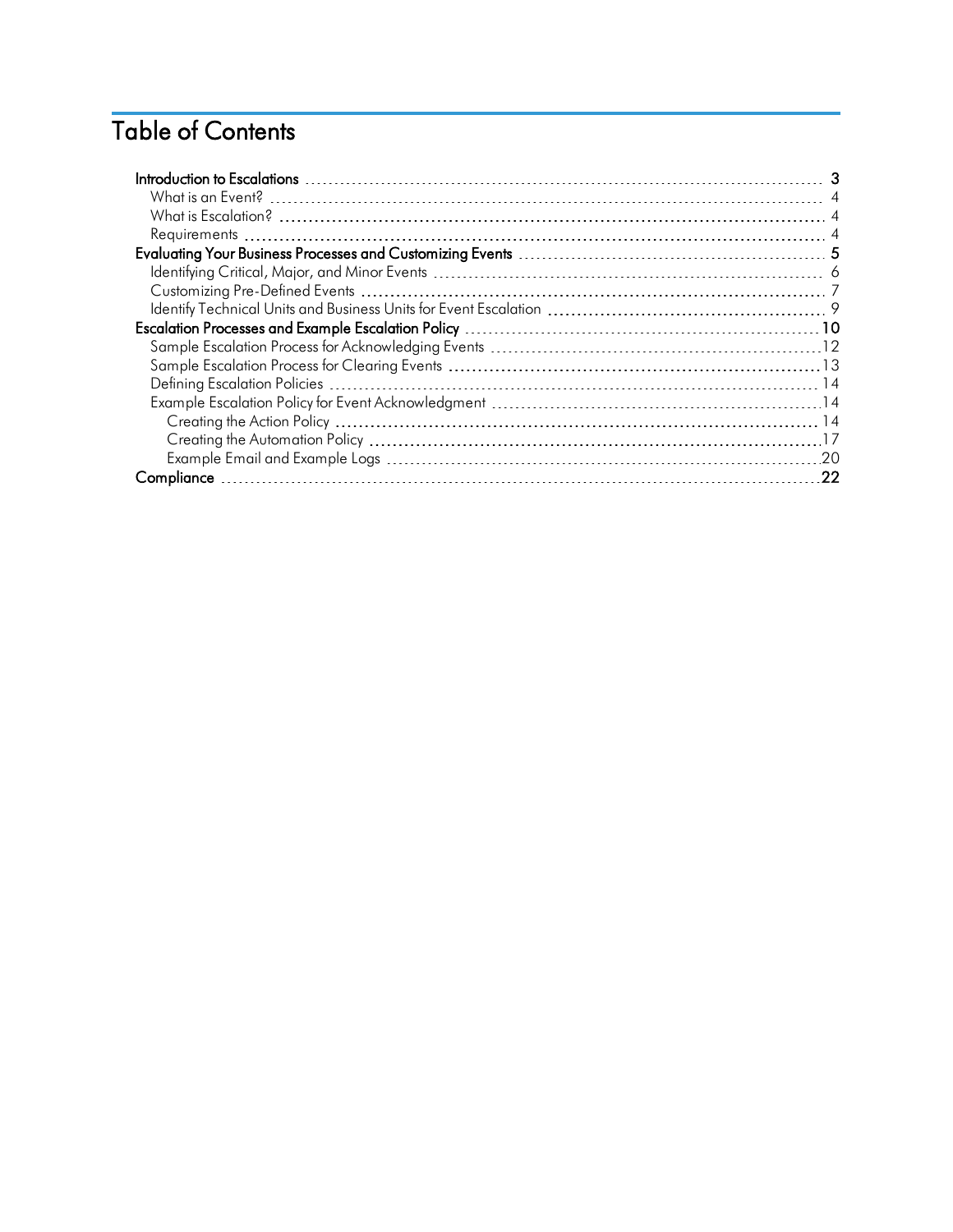# **Chapter**

**1**

## **Introduction to Escalations**

#### <span id="page-2-0"></span>**Overview**

This chapter provides an overview of SL1 Events and how to use Events with your organization's escalation process.

Use the following menu options to navigate the SL1 user interface:

• To view a pop-out list of menu options, click the menu icon  $(\blacksquare)$ .

• To view a page containing all of the menu options, click the Advanced menu icon ( "").

This chapter covers the following topics: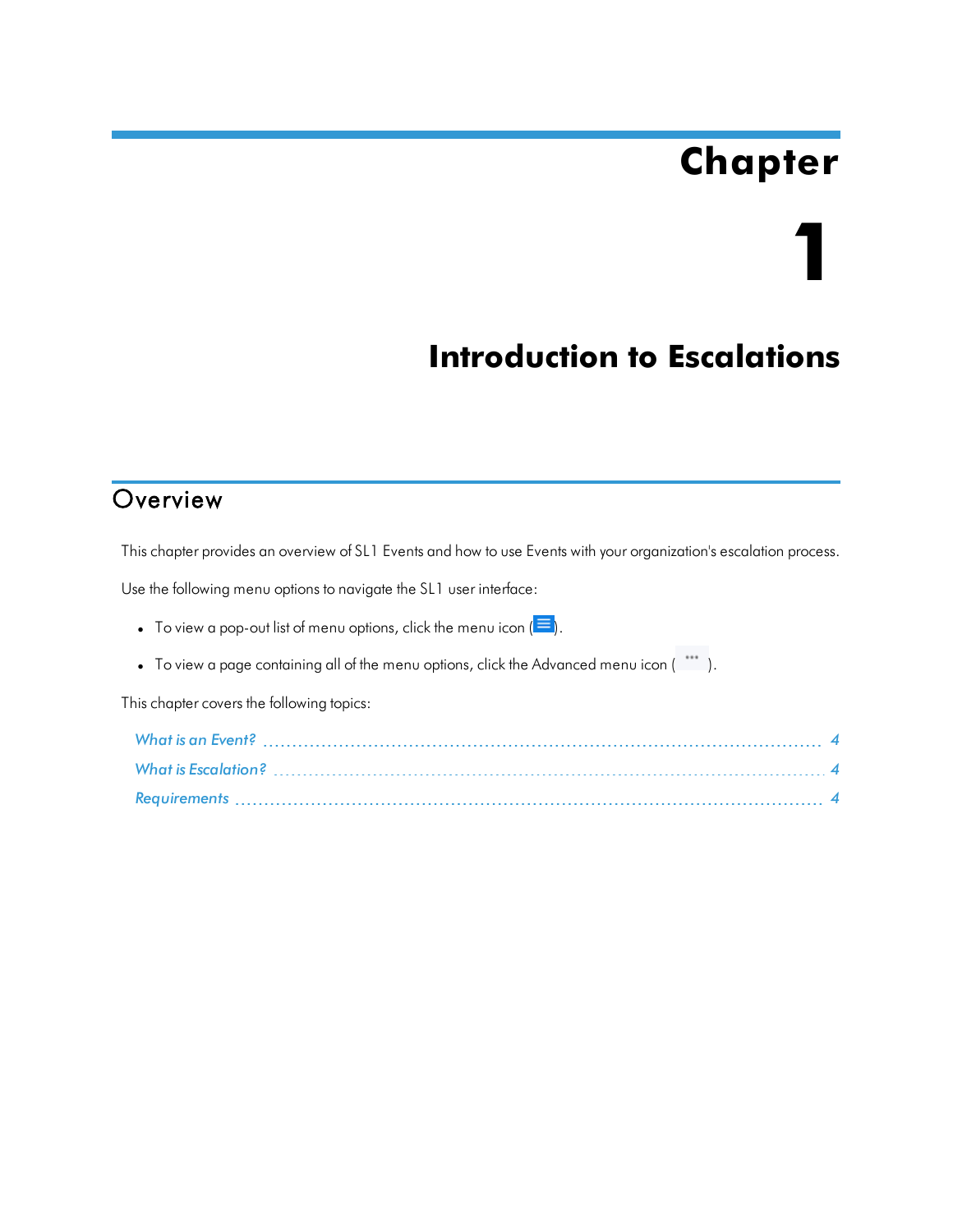#### <span id="page-3-0"></span>What is an Event?

One of the quickest ways to monitor the health of your network is to look at events. You can view events on the Events page in SL1.

*Events* are messages that are triggered when a specific condition is met. For example, an event can signal if a server has gone down, if a device is exceeding CPU or disk-space thresholds, or if communication with a device has failed. Alternately, an event can simply display the status of a managed element.

SL1 generates log messages from incoming trap and syslog data, and also when SL1 executes user-defined policies. SL1 then uses these log messages to generate events. SL1 examines each log message and compares it to each event definition. If a log message matches an event's definition, SL1 generates an event instance and displays the event on the **Events** page.

Each event includes a description of the problem, where the problem occurred (device, network hardware, software, policy violation), a pre-defined severity, the time of first occurrence, the time of most recent occurrence, and the age of the event.

SL1 includes pre-defined events for the most commonly encountered conditions in the most common environments. You can also create custom events for your specific environment or edit the pre-defined events to better fit your specific environment.

#### <span id="page-3-1"></span>What is Escalation?

**Escalation** is the process through which an organization identifies issues, manages issues, and takes corrective actions related to those issues.

When an issue is *escalated*, it is sent to a staff member with greater technical knowledge or a higher level of authority than lower-level staff members. Escalation should occur only when all avenues have been exhausted at the lower levels within the organization.

In SL1, automation policies and automation actions allow you to specify the actions you want the system to execute when specific event conditions are met. For example, if nobody in an organization acknowledges an event within 10 minutes, the system can automatically notify a manager. If nobody acknowledges the same event within 20 minutes, the system can notify a director. If nobody acknowledges the same event within 30 minutes, the system can notify a vice president.

<span id="page-3-2"></span>For information on how to create an example escalation policy, see *[Escalation](#page-9-1) Processes*.

#### Requirements

Before using SL1 to manage event escalation, your organization must include certain business process or standard operating procedures. Examples of these supporting processes and event escalation processes are described in *Business [Processes](#page-4-1)*.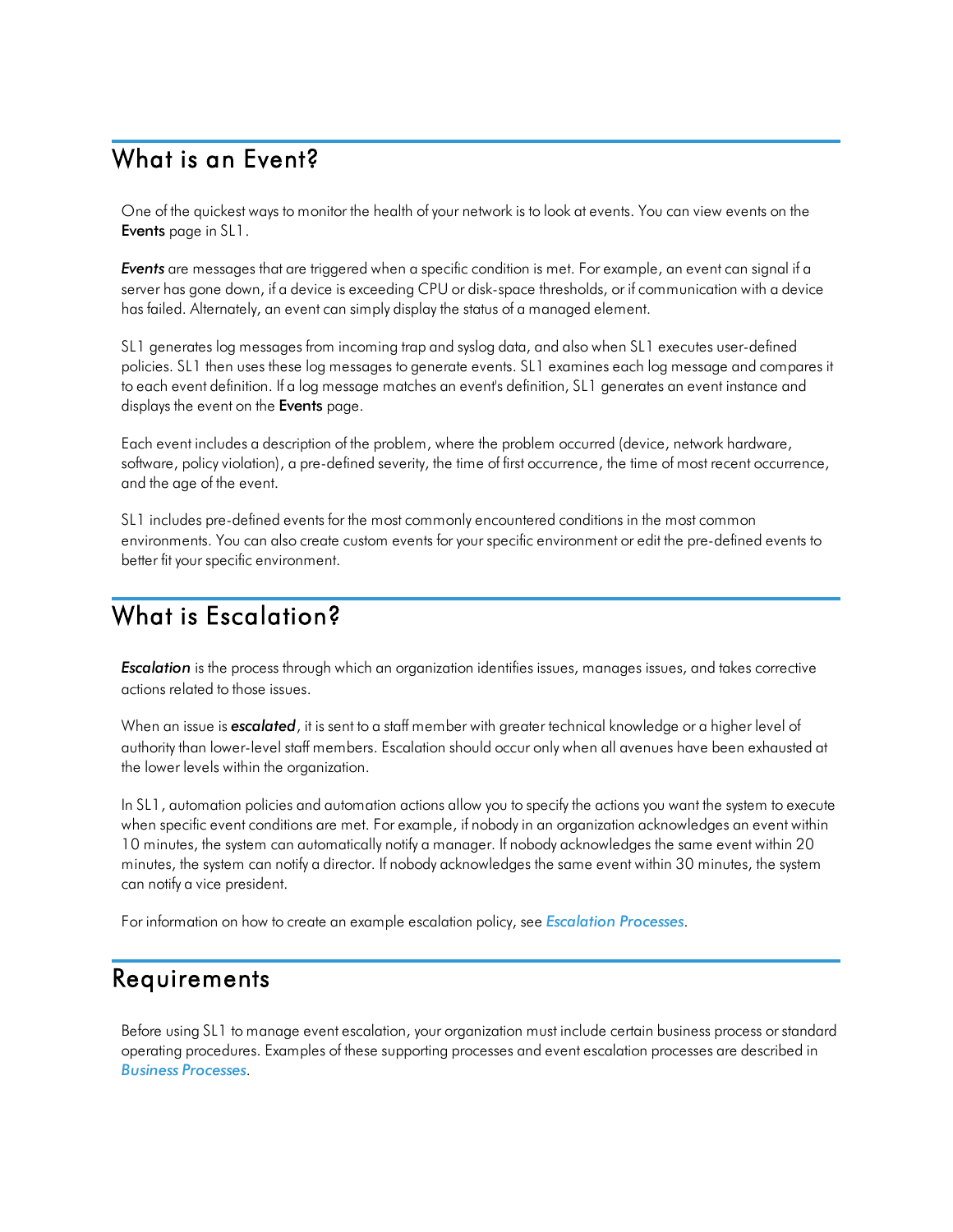# **Chapter**

# **2**

## <span id="page-4-1"></span><span id="page-4-0"></span>**Evaluating Your Business Processes and Customizing Events**

#### **Overview**

Before using SL1 to manage event escalation, your organization must include certain business processes or standard operating procedures:

- Collect and identify critical, major, and minor events.
- Customize events, if necessary, to meet business requirements, such as service level agreements (SLAs).
- Identify the technical and business units that should be involved in event escalation.

These tasks are described in this chapter.

Use the following menu options to navigate the SL1 user interface:

- To view a pop-out list of menu options, click the menu icon  $\left( \equiv \right)$ .
- To view a page containing all of the menu options, click the Advanced menu icon ("").

This chapter covers the following topics: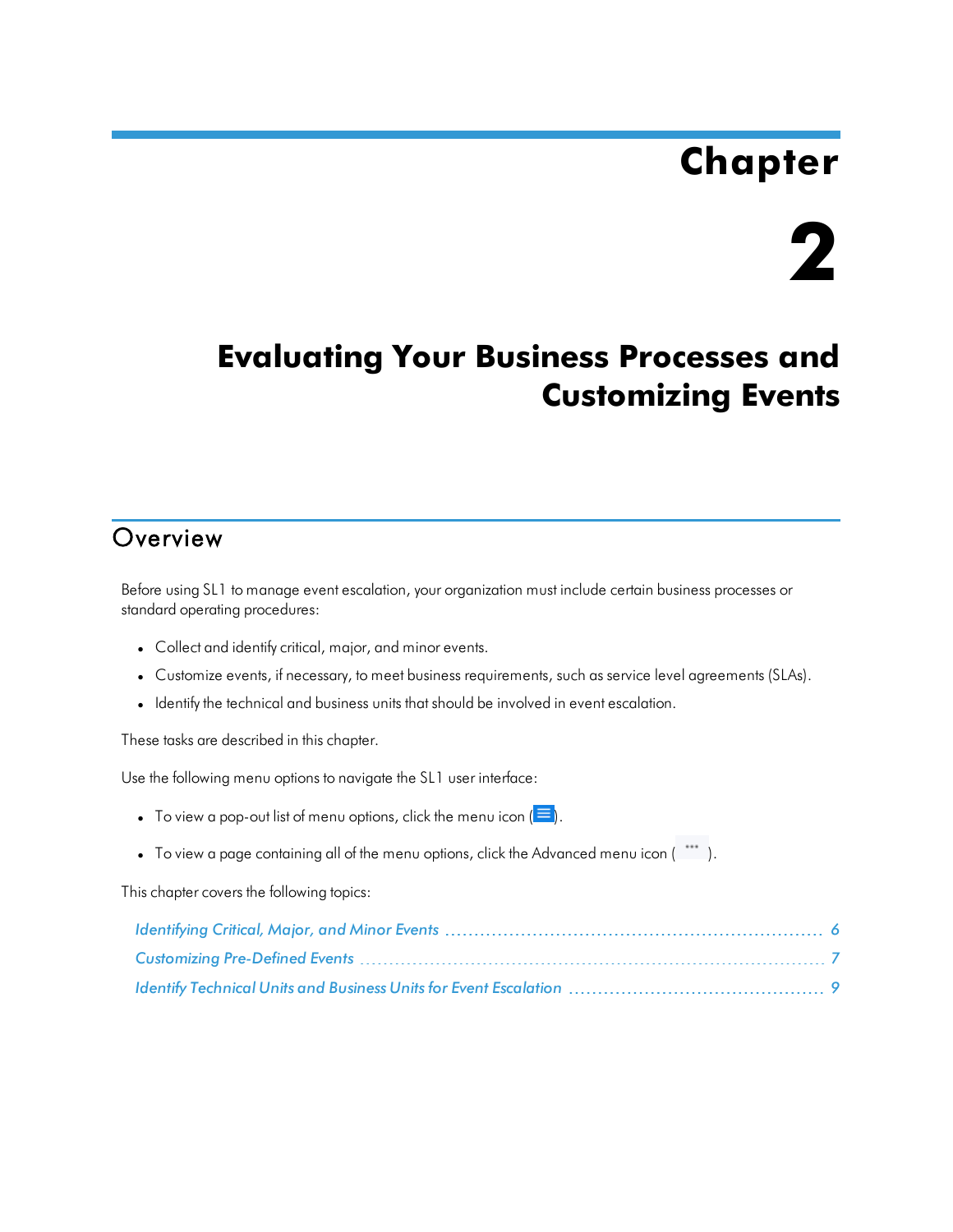### <span id="page-5-0"></span>Identifying Critical, Major, and Minor Events

Before you can define the escalation procedures for your enterprise, you must determine the severity of events. If you are already using SL1, you can use the Event Console page to collect information about events. You can also examine existing incident records (from outside the system).

In SL1, events are categorized by severity:

- Critical Events indicate a condition that can seriously impair or curtail service and require immediate attention (such as service or system outages).
- Major Events indicate a condition that impacts service and requires immediate investigation.
- . Minor Events indicate a condition that does not currently impair service, but needs to be corrected before it becomes more severe.
- Notice Events indicate a condition that does not affect service but about which users should be aware.
- Healthy Events indicate that a device or condition has returned to a healthy state. Frequently, a healthy event is generated after a problem has been fixed.

To determine the severity of an event to your enterprise, ask yourself the following questions about each targeted event:

- Is there service degradation?
	- <sup>o</sup> What levels of degradation are considered Critical? Major? Minor?
- Is there an impact on crucial business processes?
	- <sup>o</sup> What levels of impact are considered Critical? Major? Minor?
- Are internal or external customers affected?
	- <sup>o</sup> How many customers must be affected before the event is considered Critical? Major? Minor?
- Will revenue be lost?
	- <sup>o</sup> Is this issue more or less expensive than other pending issues?
- Will schedules be affected?
	- <sup>o</sup> How likely must delays be before the event is considered Critical? Major? Minor?
- Is there potential for hard failure?
	- <sup>o</sup> How great must this potential be before the event is considered Critical? Major? Minor?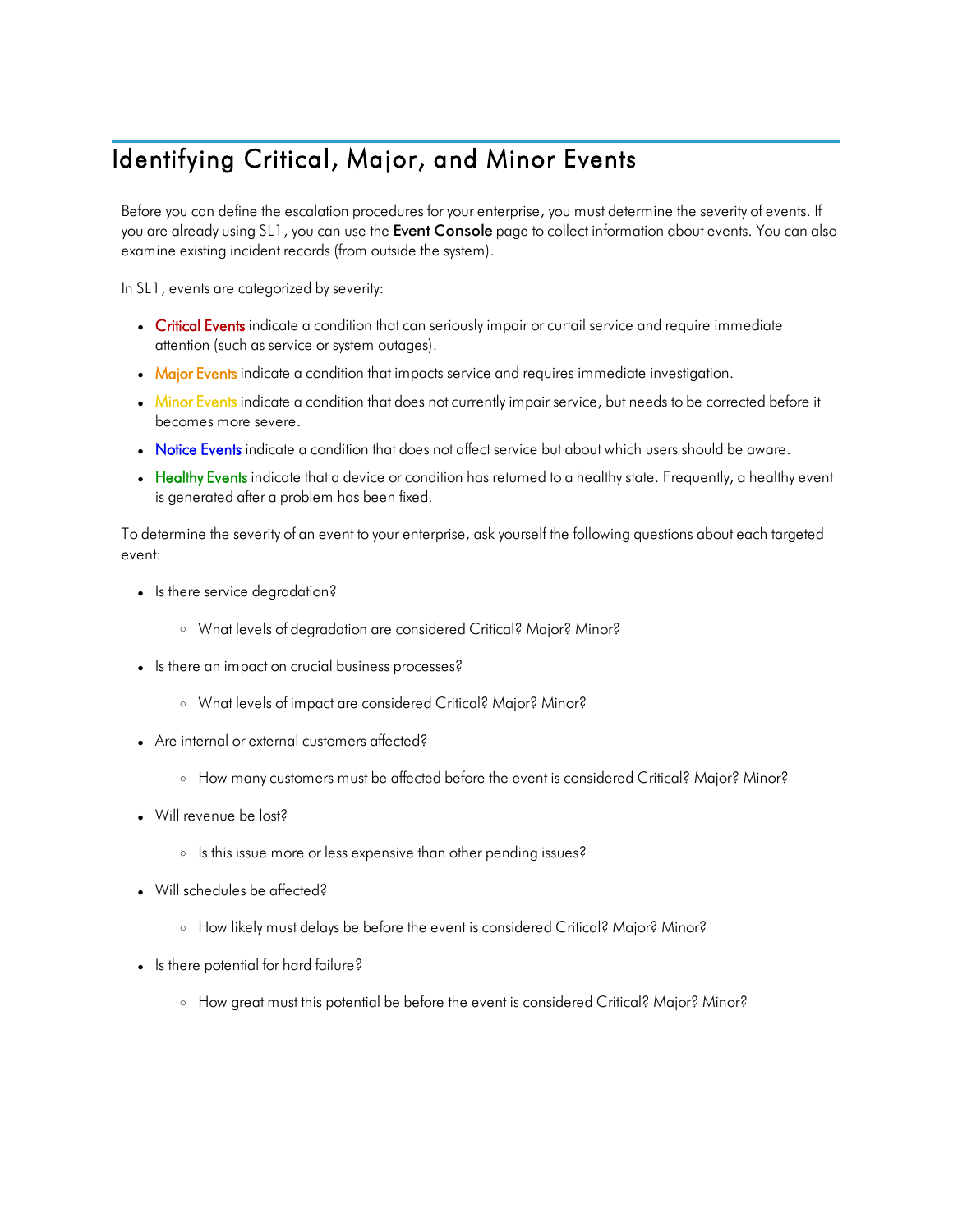#### <span id="page-6-0"></span>Customizing Pre-Defined Events

After identifying the severity of common events for your business, you might want to customize the default events in SL1 to fit your business requirements.

SL1 includes pre-defined events for common syslog, trap, and SNMP messages, as well as pre-defined events for when SL1executes user-defined policies. Pre-defined events include event severity, but after identifying events and defining their severity levels for your organization, you can edit the pre-defined severity of events to match your business requirements.

For example, SL1 includes the event "DNS: Nameserver not responding". By default, SL1 assigns this event a severity of "Major". Suppose that your organization determines that this event is a critical event for your business.

To change the severity of the event "DNS: Nameserver not responding":

1. Go to the Event Policy Manager page (Registry > Events > Event Manager):

| <b>Event Policy Manager   Policies Found [4040]</b>        |                 |         |            |                |        |      |                |        |              |           |                       | Create | Reset       |                          | Guide  |
|------------------------------------------------------------|-----------------|---------|------------|----------------|--------|------|----------------|--------|--------------|-----------|-----------------------|--------|-------------|--------------------------|--------|
| Event Policy Name .                                        | Type            | State   | P-Pack     | Severity       | Weight | D    | Expiry         | Time   | Thresh       | Edited By | <b>Last Edited</b>    |        | External ID | Ext. Category            | ø      |
|                                                            |                 |         |            |                |        |      |                |        |              |           | All.                  | lv     |             |                          |        |
| 1. P N AKCP: AC Voltage sensor detects no current          | Syslog          | Enabled | Yes        | Critical       | ۱о     | 2959 | 90 Min.        | 0 Min. | 'n           | em7admin  | 2017-02-16 10:17:19   |        |             | ÷.                       | c      |
| 2. P a AKCP: AC Voltage sensor now reporting Normal Status | Syslog          | Enabled | Yes        | Healthy        | I٥     | 2965 | 15 Min.        | 0 Min. | $\circ$      | em7admin  | 2017-02-16 10:17:19   |        |             |                          | о      |
| 3. O AKCP: DC Voltage High Warning                         | Syslog          | Enabled | Yes        | Major          | ю      | 2970 | 90 Min.        | 0 Min. | ۱o           | em7admin  | 2017-02-16 10:17:19   |        | <b>Sep</b>  | <b>Hole</b>              | c      |
| 4. P Th AKCP: DC Voltage sensor High Critical              | Syslog          | Enabled | Yes        | Critical       | 10     | 2968 | 90 Min.        | 0 Min  | $\Omega$     | em7admin  | 2017-02-16 10:17:19   |        |             |                          | о      |
| 5. A FI AKCP: DC Voltage sensor Low Critical               | Syslog          | Enabled | Yes        | Critical       | 10     | 2969 | 90 Min.        | 0 Min  | ۱o           | em7admin  | 2017-02-16 10:17:19   |        | ÷           | $\sim$                   | O      |
| 6. A E AKCP: DC Voltage sensor Low Warning                 | Syslog          | Enabled | Yes        | Major          | 10     | 2971 | 90 Min.        | 0 Min. | $\Omega$     | em7admin  | 2017-02-16 10:17:19   |        | ÷.          |                          | □      |
| 7. P h AKCP: DC Voltage sensor returned to Normal Status   | Syslog          | Enabled | Yes        | Healthy        | ю      | 2972 | <b>15 Min.</b> | 0 Min. | 'n           | em7admin  | 2017-02-16 10:17:19   |        |             |                          | C      |
| 8. AKCP: Dry Contact Sensor Low Critical                   | Syslog          | Enabled | Yes        | Critical       | I٥     | 2958 | 90 Min.        | 0 Min. | $\mathbf{0}$ | em7admin  | 2017-02-16 10:17:19   |        |             |                          | □      |
| 9. (A T) AKCP: Dry contact sensor now Normal               | Syslog          | Enabled | Yes        | Healthy        | 12     | 2963 | 15 Min.        | 0 Min. | ۱o           | em7admin  | 2017-02-16 10:17:19   |        |             |                          | о      |
| 10. P Th AKCP: Humidity High Warning                       | Syslog          | Enabled | Yes        | <b>Major</b>   | I٥     | 2966 | 90 Min         | 0 Min  | $\Omega$     | em7admin  | 2017-02-16 10:17:19   |        |             |                          | □      |
| 11. P in AKCP: Humidity Low Warning                        | Syslog          | Enabled | <b>Yes</b> | Major          | lo.    | 2967 | 90 Min.        | 0 Min. | ۱n           | em7admin  | 2017-02-16 10:17:19   |        | ۰.          |                          | D      |
| 12. P NKCP: Smoke Detector Alert!                          | Syslog          | Enabled | Yes        | Critical       | 10     | 2964 | 90 Min.        | 0 Min. | $\circ$      | em7admin  | 2017-02-16 10:17:19   |        | ÷.          |                          | о      |
| 13. <sup>4</sup> h AKCP: Smoke detector now Normal Status  | Syslog          | Enabled | Yes        | Healthy        | в      | 2960 | <b>15 Min.</b> | 0 Min. | 10           | em7admin  | 2017-02-16 10:17:19   |        | $\sim$      | $\sim$                   | ō      |
| 14. <sup>A</sup> D) AKCP: Water Sensor has detected water  | Syslog          | Enabled | Yes        | Critical       | 10     | 2962 | 90 Min.        | 0 Min. | $\mathbf{0}$ | em7admin  | 2017-02-16 10:17:19   |        | <b>COL</b>  |                          | о      |
| 15. <sup>(a</sup> iii) AKCP: Water sensor now Normal       | Syslog          | Enabled | Yes        | Healthy        | I٥     | 2961 | <b>15 Min.</b> | 0 Min. | ۱o           | em7admin  | 2017-02-16 10:17:19   |        | н.          | $\sim$                   | о      |
| 16. P R Alteon: New Flash Enabled                          | Dynamic         | Enabled | Yes        | <b>Jotice</b>  | 10     | 2830 | 30 Min.        | 0 Min  | $\Omega$     | em7admin  | 2017-02-16 10:17:14   |        | ÷           |                          | □      |
| 17. <sup>4</sup> h Alteon: Primary Power Supply Failure    | Dynamic         | Enabled | Yes        | Major          | lo.    | 2826 | 90 Min.        | 0 Min. | ۱n           | em7admin  | 2017-02-16 10:17:14   |        |             | ×,                       | $\Box$ |
| 18. Alteon: Primary Power Supply Healthy                   | Dynamic         | Enabled | Yes        | <b>Healthy</b> | 10     | 2827 | <b>15 Min.</b> | 0 Min. | $\circ$      | em7admin  | 2017-02-16 10:17:14   |        |             |                          | □      |
| 19. (2) Alteon: Redundant Power Supply Failure             | Dynamic         | Enabled | Yes        | Najor          | lo     | 2828 | 90 Min.        | 0 Min. | o            | em7admin  | 2017-02-16 10:17:14   |        |             |                          |        |
| 20. (A) Alteon: Redundant Power Supply Healthy             | Dynamic         | Enabled | Yes        | lealthy        | 10     | 2829 | <b>15 Min.</b> | 0 Min. | $\Omega$     | em7admin  | 2017-02-16 10:17:14   |        |             |                          | П      |
| 21. P in APC: Batteries Do Not Need Replacement            | Dynamic         | Enabled | Yes        | Healthy        | 10     | 1577 | 15 Min.        | 0 Min  | ۱o           | em7admin  | 2017-02-16 10:16:06   |        |             | $\overline{\phantom{a}}$ | $\Box$ |
| 22. P H APC: Battery Charge Normal                         | Dynamic         | Enabled | Yes        | Healthy        | 10     | 1585 | 15 Min.        | 0 Min. | $\Omega$     | em7admin  | 2017-02-16 10:16:06   |        | <b>1999</b> |                          | □      |
| 23. APC: Battery Run Time Remaining No Longer Critical     | Dynamic         | Enabled | Yes        | Healthy        | l o    | 1579 | 15 Min.        | 0 Min. | n            | em7admin  | 2017-02-16 10:16:06   |        |             |                          | D      |
| 24. <sup>A</sup> D APC: Battery Status                     | Dynamic         | Enabled | Yes        | <b>Major</b>   | 10     | 1584 | 90 Min.        | 0 Min. | $\circ$      | em7admin  | 2017-02-16 10:16:06   |        |             |                          | □      |
| 25. <sup>(a</sup> a) APC: Calibration Test Completed       | Dynamic         | Enabled | Yes        | lealthy        | ю      | 1598 | <b>15 Min.</b> | 0 Min. | ۱o           | em7admin  | 2017-02-16 10:16:06   |        |             | ×.                       |        |
| 26. P The APC: Calibration Test Did Not Complete           | Dynamic Enabled |         | Yes        | <b>Minor</b>   | 10     | 1596 | 60 Min.        | O Min. | $\Omega$     | em7admin  | 2017-02-16 10:16:06   |        |             |                          | 口。     |
| $\vee$<br>[Viewing Page: 1]                                |                 |         |            |                |        |      |                |        |              |           | <b>ISelect Action</b> |        |             |                          | Go     |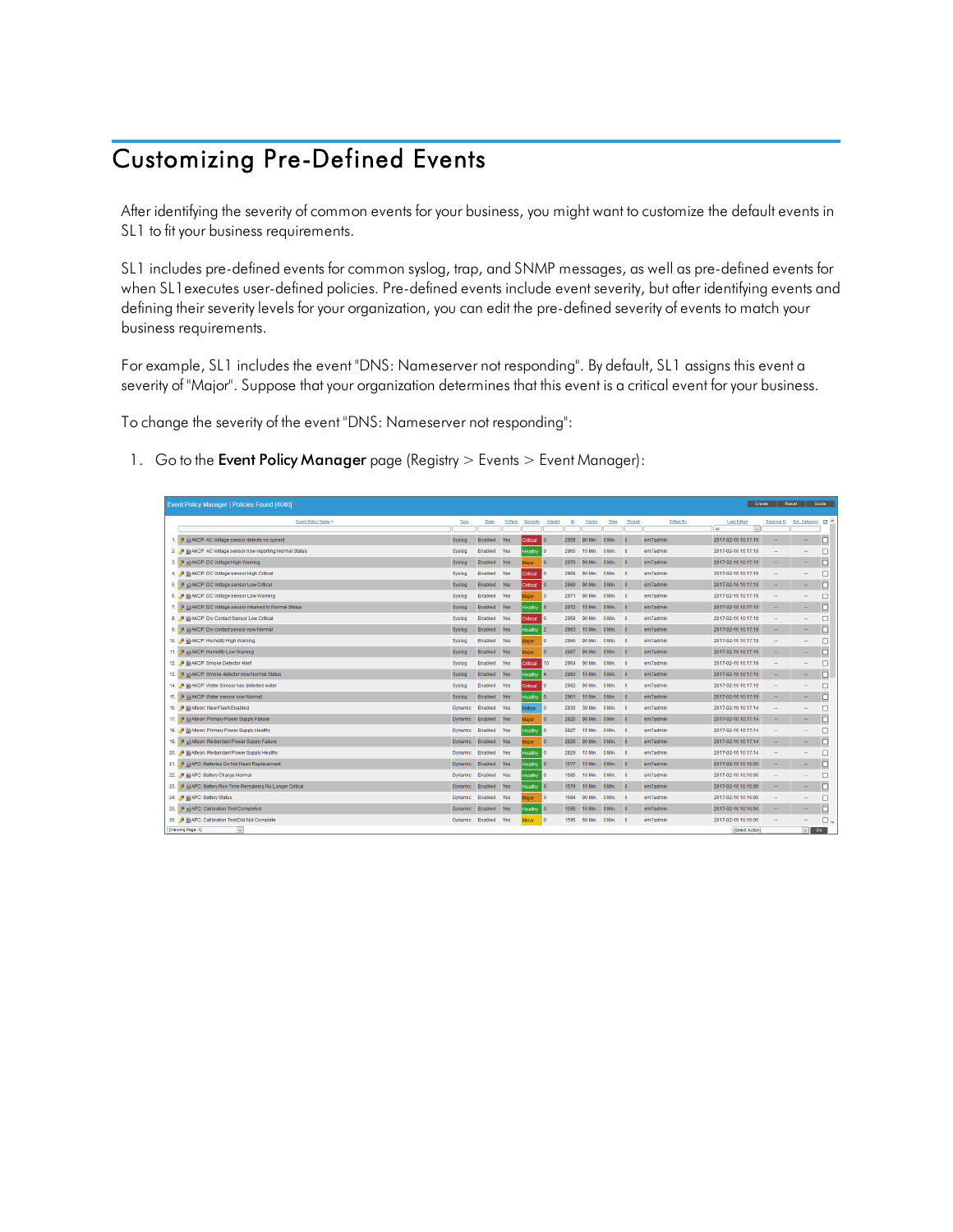2. On the Event Policy Manager page, type "DNS: Nameserver Not" in the filter-while-you-type search box at the top of the *Event Policy Name* column. The Event Policy Manager page displays only the event you want: the event "DNS: Nameserver not responding".

| Event Policy Manager   Policies Found [1] |                     |          |             |                        |              |        |                       |        |          |           | Create                                               | Reset  | Guide                        |        |
|-------------------------------------------|---------------------|----------|-------------|------------------------|--------------|--------|-----------------------|--------|----------|-----------|------------------------------------------------------|--------|------------------------------|--------|
| DNS: Namesjerver Not                      | Event Policy Name . | Type     | State       | P-Pack Severity Weight | $\mathbf{D}$ | Expiry | Time                  | Thresh |          | Edited By | <b>Last Edited</b><br>AL.<br>$\overline{\mathbf{v}}$ |        | External D Ext. Category [2] |        |
| 1. DNS: Nameserver not responding         |                     | Internal | Enabled Yes | Major 0                |              |        | 3361 90 Min. 0 Min. 0 |        | em7admin |           | 2017-02-16 10:17:41                                  | $\sim$ | $\sim$                       | $\Box$ |
|                                           |                     |          |             |                        |              |        |                       |        |          |           |                                                      |        |                              |        |
|                                           |                     |          |             |                        |              |        |                       |        |          |           |                                                      |        |                              |        |
|                                           |                     |          |             |                        |              |        |                       |        |          |           |                                                      |        |                              |        |
|                                           |                     |          |             |                        |              |        |                       |        |          |           |                                                      |        |                              |        |
|                                           |                     |          |             |                        |              |        |                       |        |          |           |                                                      |        |                              |        |
|                                           |                     |          |             |                        |              |        |                       |        |          |           |                                                      |        |                              |        |
|                                           |                     |          |             |                        |              |        |                       |        |          |           |                                                      |        |                              |        |
|                                           |                     |          |             |                        |              |        |                       |        |          |           |                                                      |        |                              |        |
|                                           |                     |          |             |                        |              |        |                       |        |          |           |                                                      |        |                              |        |
|                                           |                     |          |             |                        |              |        |                       |        |          |           |                                                      |        |                              |        |
|                                           |                     |          |             |                        |              |        |                       |        |          |           |                                                      |        |                              |        |
|                                           |                     |          |             |                        |              |        |                       |        |          |           |                                                      |        |                              |        |
|                                           |                     |          |             |                        |              |        |                       |        |          |           |                                                      |        |                              |        |
|                                           |                     |          |             |                        |              |        |                       |        |          |           |                                                      |        |                              |        |
|                                           |                     |          |             |                        |              |        |                       |        |          |           |                                                      |        |                              |        |
|                                           |                     |          |             |                        |              |        |                       |        |          |           |                                                      |        |                              |        |
|                                           |                     |          |             |                        |              |        |                       |        |          |           |                                                      |        |                              |        |
|                                           |                     |          |             |                        |              |        |                       |        |          |           |                                                      |        |                              |        |
|                                           |                     |          |             |                        |              |        |                       |        |          |           | [Select Action]                                      |        | $\sqrt{8}$ Go                |        |

3. To edit the severity of the event, click the wrench icon ( $\binom{n}{k}$ ) to the left of the event name. The Event Policy Editor page appears.

| <b>Event Policy Editor   Editing Event Policy [3361]</b>  |                                                        | New | Reset             | Guide     |
|-----------------------------------------------------------|--------------------------------------------------------|-----|-------------------|-----------|
| Advanced<br>Suppressions<br>Policy                        |                                                        |     |                   |           |
| <b>Event Source</b>                                       | <b>Policy Name</b>                                     |     |                   |           |
| [Internal]<br>$\sim$ 0<br><b>Operational State</b>        | DNS: Nameserver not responding<br><b>Event Message</b> |     |                   | $\bullet$ |
| $\sim$ 0<br>[Enabled]                                     | <b>SM</b>                                              |     |                   | ◉         |
| <b>Fvent Severity</b>                                     |                                                        |     |                   |           |
| [Major]<br>Use Modifier <sup>2</sup><br>$\overline{\vee}$ |                                                        |     |                   |           |
| Healthy                                                   | <b>Policy Description</b>                              |     |                   |           |
| Notice                                                    | U S A TI + 6 + ¶ + プ + E + 로 로 ⊨ ⊨ ⊞ + -   % 図 #       |     | $\langle \rangle$ |           |
| Minor                                                     |                                                        |     |                   |           |
| [Major]                                                   |                                                        |     |                   |           |
| Critical                                                  |                                                        |     |                   |           |
|                                                           |                                                        |     |                   |           |
|                                                           |                                                        |     |                   |           |
|                                                           |                                                        |     |                   |           |
|                                                           |                                                        |     |                   |           |
|                                                           |                                                        |     |                   |           |
|                                                           |                                                        |     |                   |           |
|                                                           |                                                        |     |                   |           |
|                                                           |                                                        |     |                   |           |
|                                                           |                                                        |     |                   |           |
|                                                           |                                                        |     |                   |           |
|                                                           |                                                        |     |                   |           |
|                                                           |                                                        |     |                   |           |
|                                                           |                                                        |     |                   |           |
|                                                           | Save As<br>Save                                        |     |                   |           |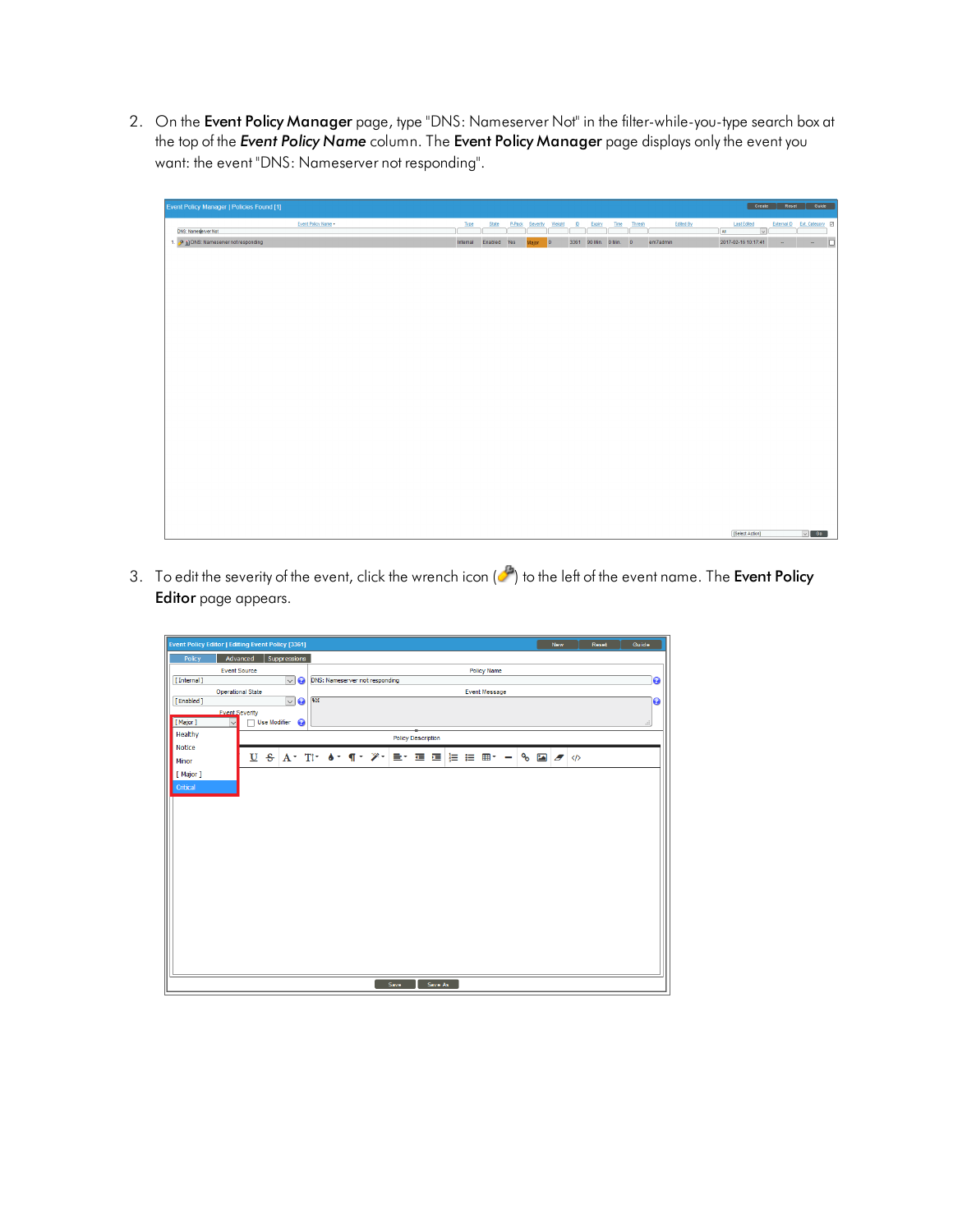- 4. Select a new value in the *Event Severity* field. For example, change the value from *Major* to *Critical*.
- 5. Click the **[Save]** button at the bottom of the page to save the new severity. When this event occurs on any device in your network, SL1 displays an event message with the new Critical severity.
- 6. For more information about creating your own custom event policy and editing other parameters of an event policy, see the *Events* manual .

#### <span id="page-8-0"></span>Identify Technical Units and Business Units for Event **Escalation**

When defining an escalation policy, you must determine which technical and business units to include during an escalation. You must also determine each unit's position in the escalation chain.

For the example in *Example [Escalation](#page-9-2) Processes*, we defined the following units and established their position in the escalation chain):

- 1. *Operations staff*. Events are initially handled by the Operations unit.
- 2. *Director of Operations*. If the Operations staff does not acknowledge or resolve an event within a predetermined timespan, the event escalates to the Director of Operations.
- 3. *Customer Satisfaction Representative*. If the Director of Operations does not acknowledge or resolve an event within a predetermined timespan, the event escalates to a Customer Satisfaction Representative.
- 4. *Director of Customer Service*. If the Customer Satisfaction Representative does not acknowledge or resolve an event within a predetermined timespan, the event escalates to the Director of Customer Service.
- 5. *Tier-3 Support Engineer*. If the Director of Customer Service does not acknowledge or resolve an event within a predetermined timespan, the event escalates to a Tier-3 Support Engineer.
- 6. *Chief Engineer*. If the Tier-3 Support Engineer does not acknowledge or resolve an event within a predetermined timespan, the event escalates to the Chief Engineer.
- 7. *Director of Implementation*. If the Chief Engineer does not acknowledge or resolve an event within a predetermined timespan, the event escalates to the Director of Implementation.
- 8. *Vice President of Service Delivery*. If the Director of Implementation does not acknowledge or resolve an event within a predetermined timespan, the event escalates to the Vice President of Service Delivery.

Within these units, you must specify which personnel should receive emails during escalation. The units and their position in the escalation chain might differ for your enterprise.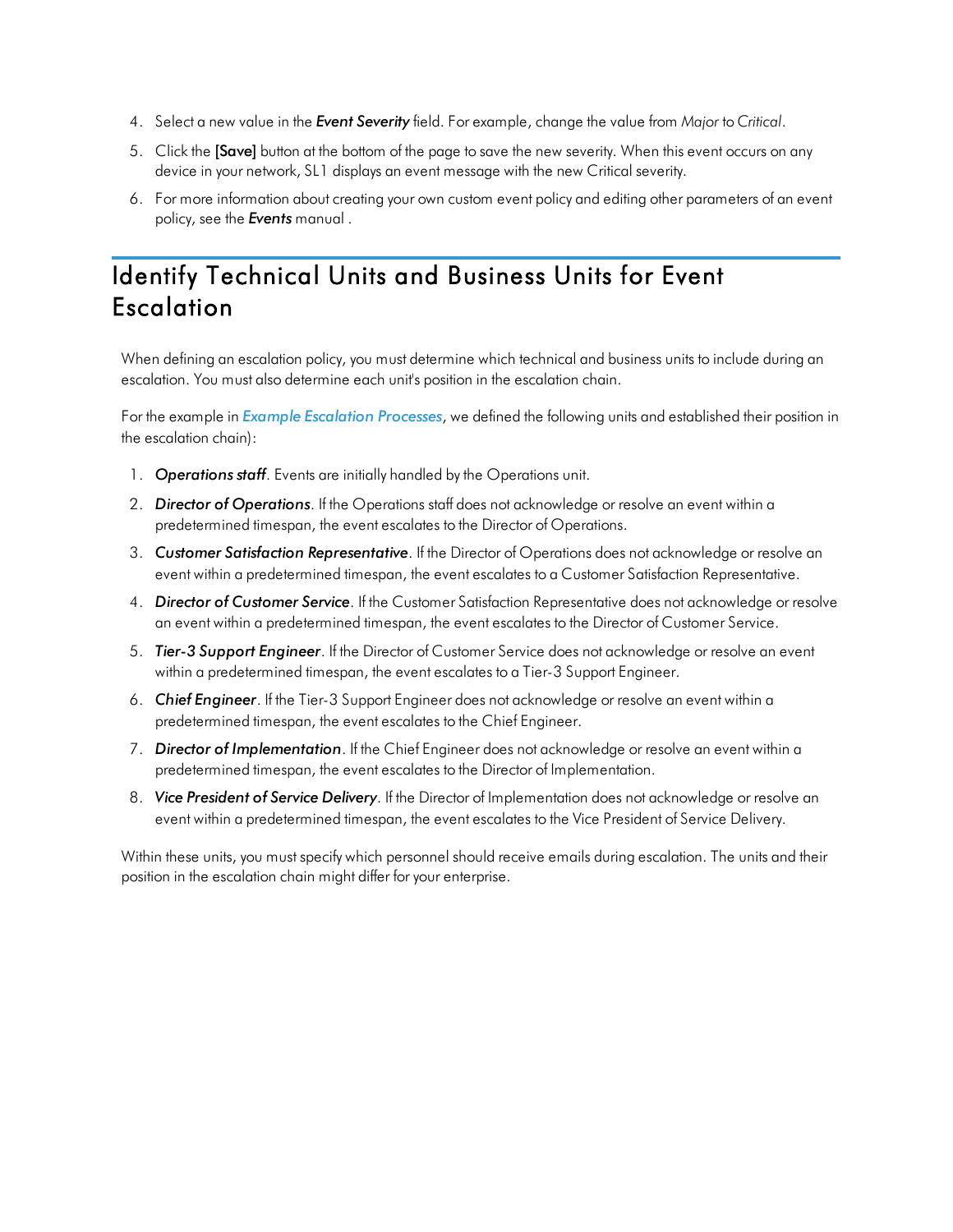# **Chapter**



## <span id="page-9-2"></span><span id="page-9-0"></span>**Escalation Processes and Example Escalation Policy**

#### <span id="page-9-1"></span>**Overview**

This chapter describes sample escalation processes for acknowledging and clearing events, and includes an example of an automation policy that notifies staff if an event has not been acknowledged.

Typically, event escalation includes at least these three escalation processes:

- **Acknowledgment**. When an event has been acknowledged, the acknowledging user's name appears in the *Acknowledged* column for the event on the Event Console page. This lets other users know that someone is investigating or taking action on the event. After acknowledgment, the acknowledging user can suppress the event. When a user suppresses an event, he or she specifies that, if this event occurs again on the same device, the event will not appear in the Event Console. This prevents the acknowledgment process from being reiterated.
- Incident Response. After an event has been acknowledged (and optionally suppressed), you can then use ScienceLogic Ticketing or another incident response tool to monitor and document the actions required to resolve the event. For more information about managing incident response in SL1, see the *Incident Management* manual.
- **Resolution**. When an event has been resolved, the resolving user can un-suppress the event and then clear it from the Event Console. When a user clears an event, he or she removes a single instance of the event from the system. If the event occurs again on the same device, it will reappear in the Event Console. The resolution ensures that the event won't occur again on the same device.

Use the following menu options to navigate the SL1 user interface:

- To view a pop-out list of menu options, click the menu icon  $( \blacksquare ).$
- To view a page containing all of the menu options, click the Advanced menu icon ("").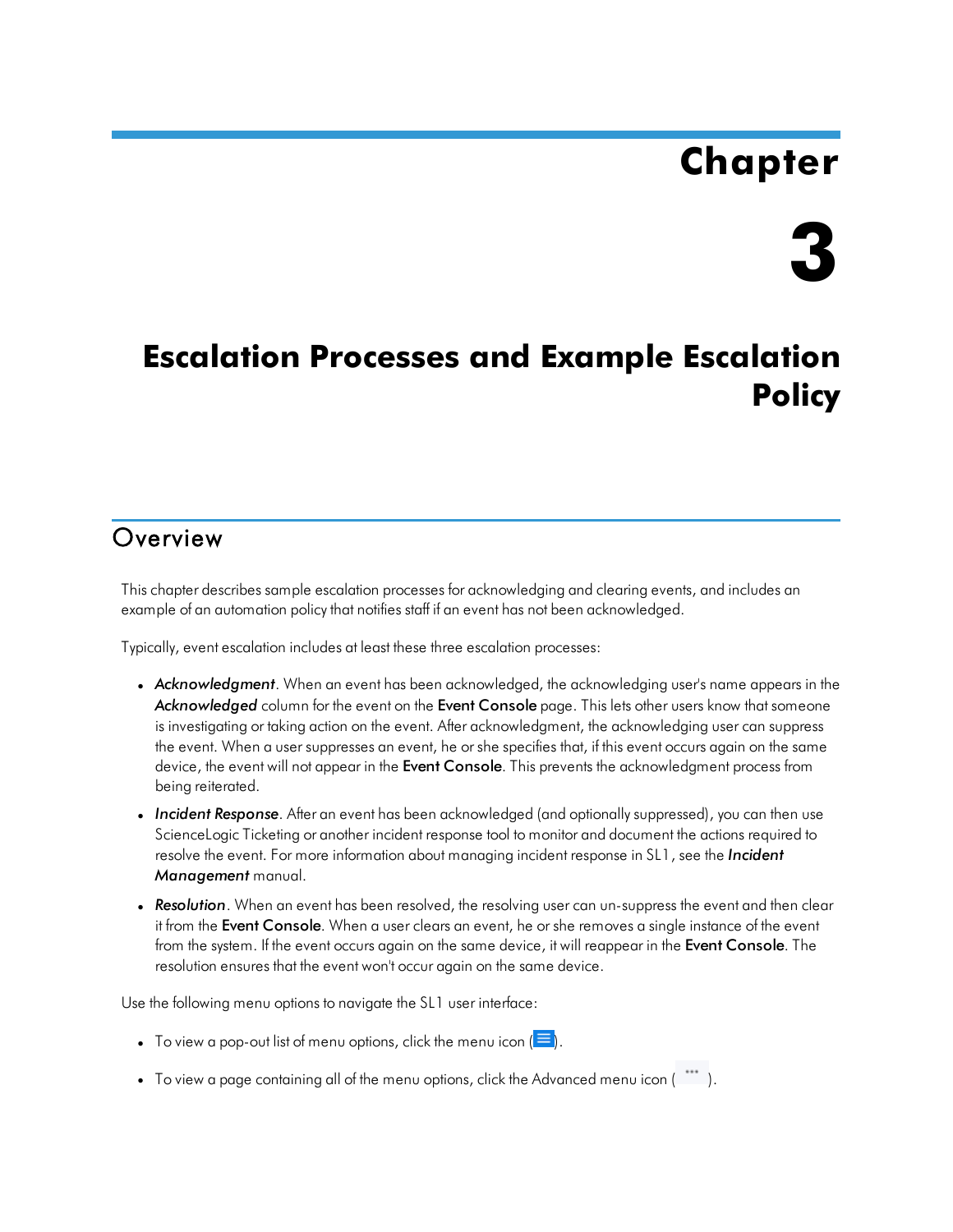This chapter covers the following topics: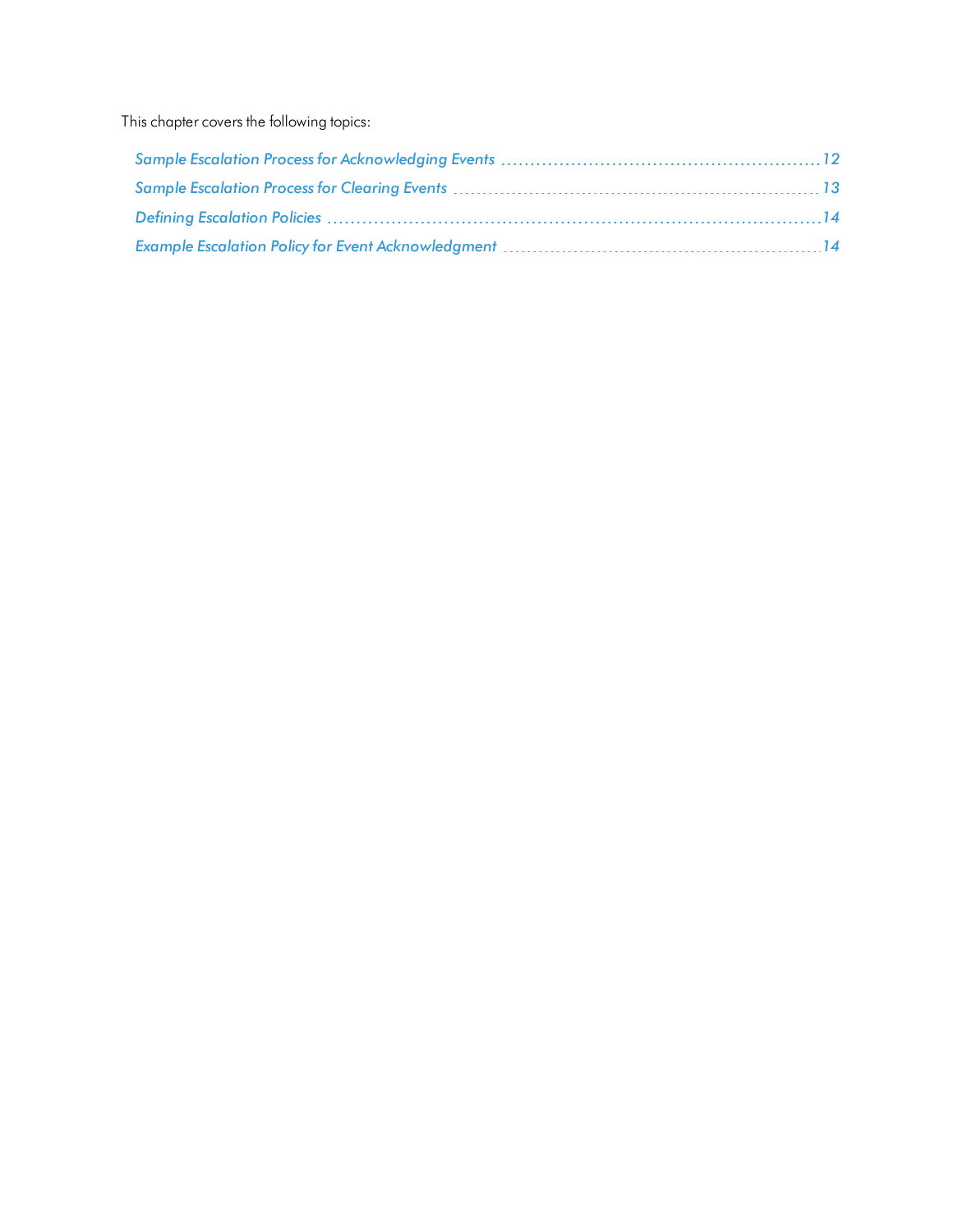#### <span id="page-11-0"></span>Sample Escalation Process for Acknowledging Events

The following is a sample escalation process for acknowledging critical events:



- **Escalation #1. Operations**. Events are initially handled by the Operations unit. If the Operations staff does not acknowledge a critical event within 10 minutes, the event escalates to the Director of Operations.
- <sup>l</sup> *Escalation #2. Director of Operations.* If the Director of Operations does not acknowledge a critical event within 10 minutes, the event escalates to a Customer Satisfaction Representative.
- <sup>l</sup> *Escalation #3. Customer Satisfaction Representative*. If the Customer Satisfaction Representative does not acknowledge a critical event within 10 minutes, the event escalates to the Director of Customer Service.
- **Escalation #4. Director of Customer Service**. If the Director of Customer Service does not acknowledge a critical event within 15 minutes, the event escalates to a Tier-3 Support Engineer.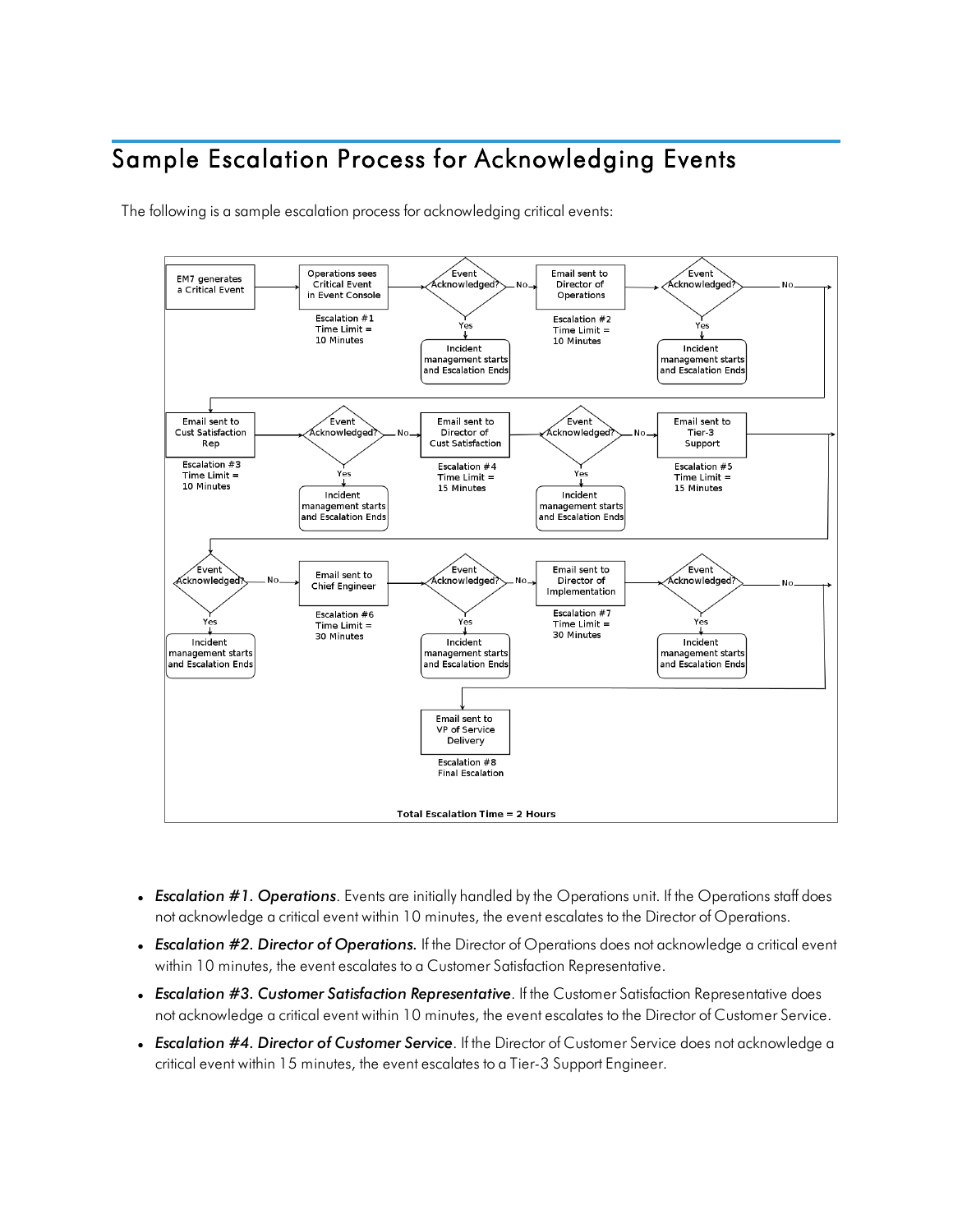- <sup>l</sup> *Escalation #5. Tier-3 Support Engineer*. If the Tier-3 Support Engineer does not acknowledge a critical event within 15 minutes, the event escalates to the Chief Engineer.
- **Escalation #6. Chief Engineer**. If the Chief Engineer does not acknowledge a critical event within 30 minutes, the event escalates to the Director of Implementation.
- <sup>l</sup> *Escalation #7*. *Director of Implementation*. If the Director of Implementation does not acknowledge a critical event within 30 minutes, the event escalates to the Vice President of Service Delivery.
- <sup>l</sup> *Escalation #8. Vice President of Service Delivery*. This is the final escalation point.

For major and minor events, the escalation process is similar, except that the time limit for each escalation is longer than the escalations for critical events.

### <span id="page-12-0"></span>Sample Escalation Process for Clearing Events

The following is a sample escalation process for clearing critical events:

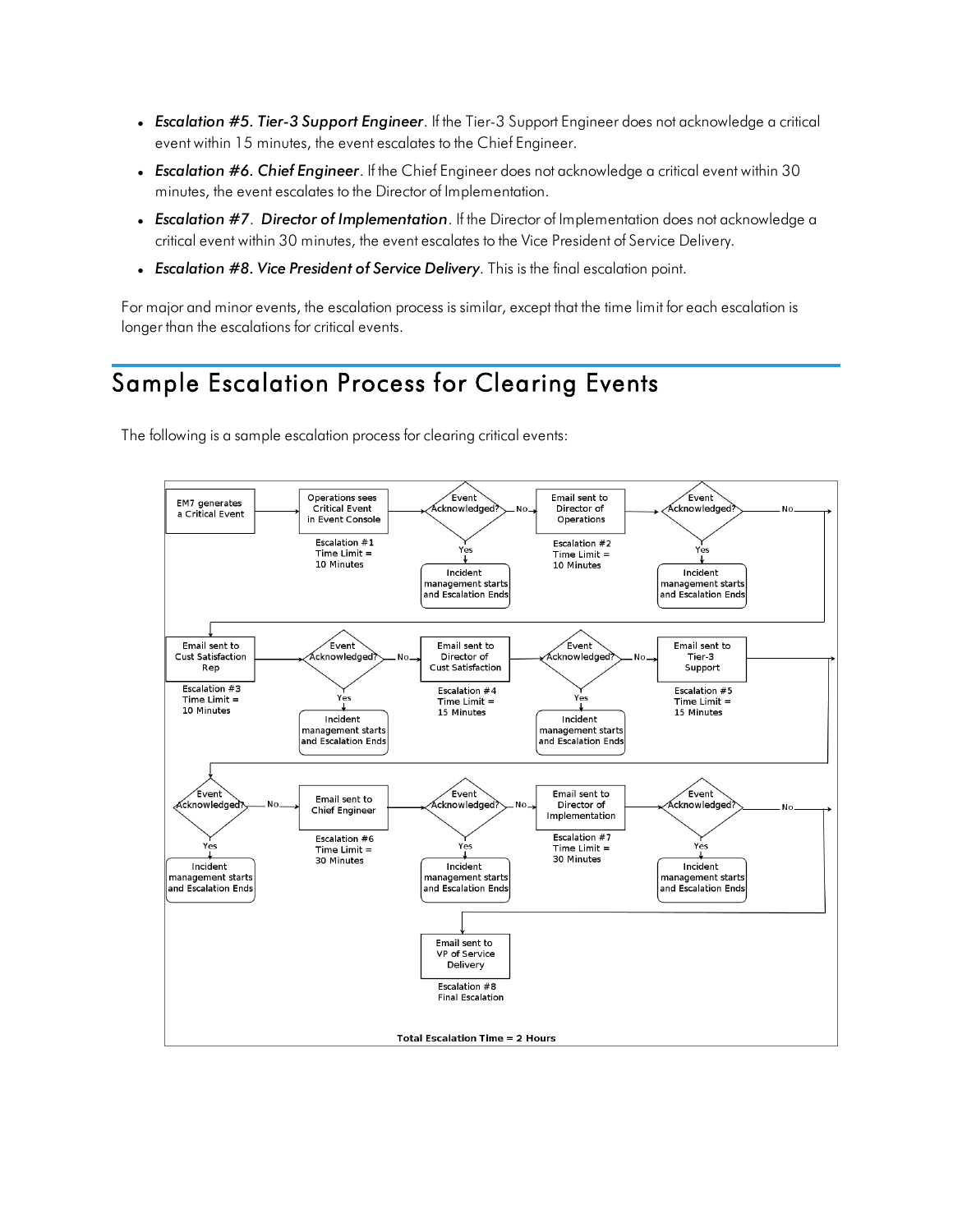- **Escalation #1. Operations**. Events are initially handled by the Operations unit. If the Operations staff does not resolve a critical event within 10 minutes, the event escalates to the Director of Operations.
- <sup>l</sup> *Escalation #2. Director of Operations*. If the Director of Operations does not resolve a critical event within 10 minutes, the event escalates to a Customer Satisfaction Representative.
- <sup>l</sup> *Escalation #3. Customer Satisfaction Representative*. If the Customer Satisfaction Representative does not resolve a critical event within 10 minutes, the event escalates to the Director of Customer Service.
- <sup>l</sup> *Escalation #4. Director of Customer Service*. If the Director of Customer Service does not resolve a critical event within 15 minutes, the event escalates to a Tier-3 Support Engineer.
- <sup>l</sup> *Escalation #5. Tier-3 Support Engineer*. If the Tier-3 Support Engineer does not resolve a critical event within 15 minutes, the event escalates to the Chief Engineer.
- **Escalation #6. Chief Engineer**. If the Chief Engineer does not resolve a critical event within 30 minutes, the event escalates to the Director of Implementation.
- <sup>l</sup> *Escalation #7. Director of Implementation*. If the Director of Implementation does not resolve a critical event within 30 minutes, the event escalates to the Vice President of Service Delivery.
- <sup>l</sup> *Escalation #8. Vice President of Service Delivery*. This is the final escalation point.

For major and minor events, the escalation process is similar, except that the time limit for each escalation is longer than the escalations for critical events.

#### <span id="page-13-0"></span>Defining Escalation Policies

SL1 includes the Automation Policy Editor and the Action Policy Editor, which allow you to define escalation policies based upon event severity, elapsed time, and event status (for example, event acknowledged, ticket assigned, event cleared). When specified conditions are met, SL1 automatically performs one or more actions. The action in this example notifies specified team members through email.

<span id="page-13-1"></span>For details on defining automation, see the manual *Run Book Automation*.

#### Example Escalation Policy for Event Acknowledgment

This section shows how to use the Automation Policy Editor and Action Policy Editor to create an escalation policy for event acknowledgment.

#### <span id="page-13-2"></span>Creating the Action Policy

Using the escalation processes from the section on *Sample Escalation Processes for Event [Acknowledgment](#page-11-0)*, you can first create an action policy that sends an email message to the Director of Operations.

To create this action policy:

1. Go to the **Action Policy Manager** page (Registry  $>$  Run Book  $>$  Actions):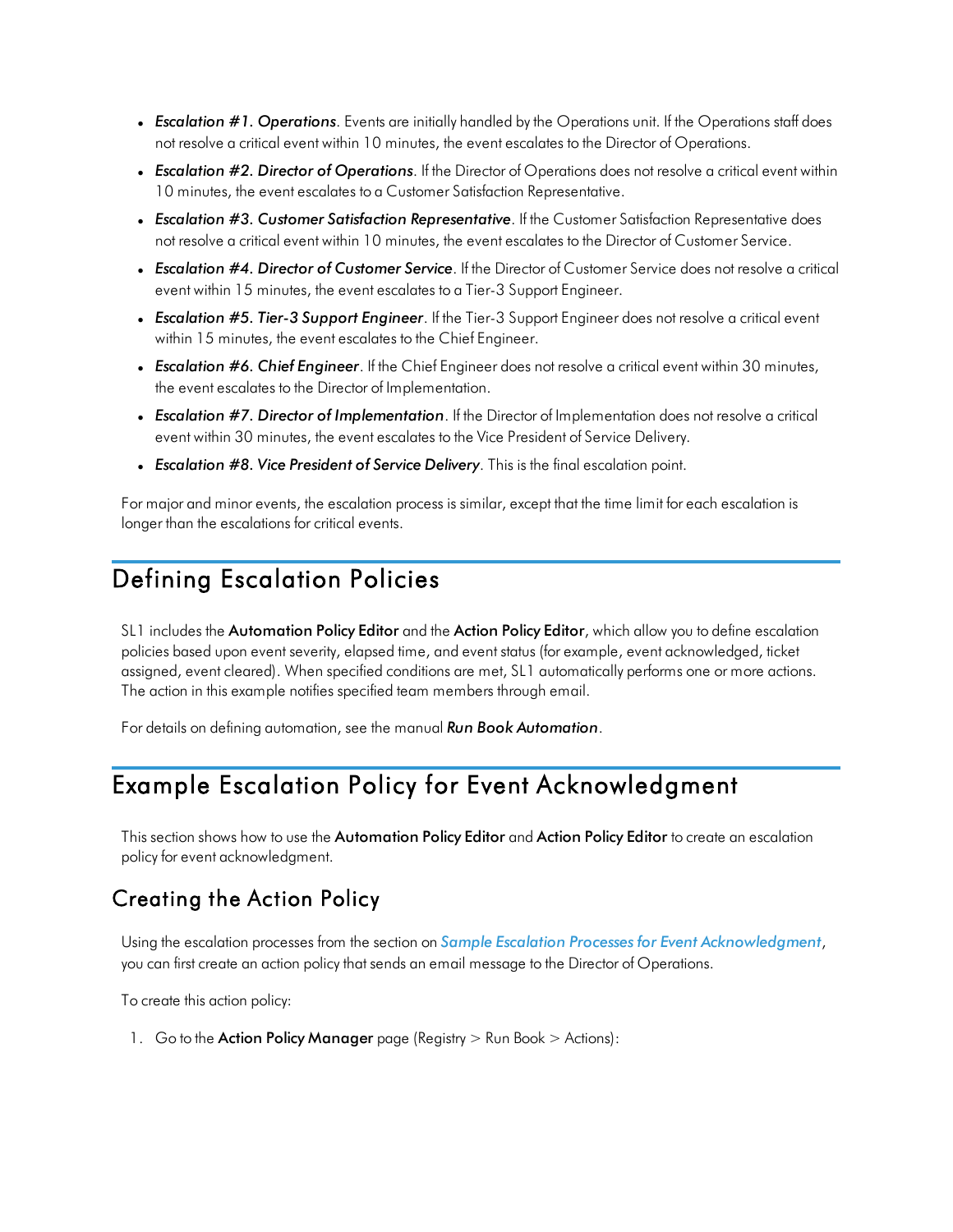2. From the Action Policy Manager page, click the [Create] button. The Action Policy Editor page appears:

| <b>Policy Editor   Creating New Action</b>                                                                                                                                                                                                                                                                     | Reset                                                           |
|----------------------------------------------------------------------------------------------------------------------------------------------------------------------------------------------------------------------------------------------------------------------------------------------------------------|-----------------------------------------------------------------|
| <b>Action Name</b>                                                                                                                                                                                                                                                                                             | <b>Action State</b>                                             |
| event_escalation_Dir_of_Ops                                                                                                                                                                                                                                                                                    | [Enabled]<br>$\checkmark$                                       |
|                                                                                                                                                                                                                                                                                                                | <b>Description</b>                                              |
| Email to Director of Operations                                                                                                                                                                                                                                                                                |                                                                 |
| Organization                                                                                                                                                                                                                                                                                                   | <b>Action Type</b>                                              |
| [System]<br>$\checkmark$                                                                                                                                                                                                                                                                                       | Send an Email Notification<br>$\checkmark$                      |
| <b>Email Subject</b>                                                                                                                                                                                                                                                                                           | Send as Plain Text<br><b>Email Priority</b>                     |
| Not Acknowledge: %S Event: %M                                                                                                                                                                                                                                                                                  | [Normal]                                                        |
|                                                                                                                                                                                                                                                                                                                | <b>Email Body</b>                                               |
| Severity: %S<br>First Occurred: &D<br>Last Occurred: &d<br>Occurrences: %c<br>Source: %Z<br>Organization: %0<br>Device: %X                                                                                                                                                                                     | v<br>.i                                                         |
| <b>Available Emails</b>                                                                                                                                                                                                                                                                                        | <b>Assigned Emails</b>                                          |
| bmarsalis: mjasper@sciencelogic.com<br>dashboard admin: mjasper@sciencelogic.com<br>JeffJazz: mjasper@sciencelogic.com<br>kennyg: kg@sciencelogic.com<br>mikej: mj@sciencelogic.com<br>mjasper: mjasper@sciencelogic.com<br>[Marsalis, Wynton]: mr@sciencelogic.com<br>Mingus Charles]: mingr@sciencelogic.com | em7admin: mjasper@sciencelogic.com<br>$\rightarrow$<br>$\alpha$ |
| Save                                                                                                                                                                                                                                                                                                           |                                                                 |

- 3. In the Action Policy Editor page, supply values in the following fields:
	- Action Name. Type "event\_escalation\_Dir\_of\_Ops".
	- **Description**. Type "Email to Director of Operations".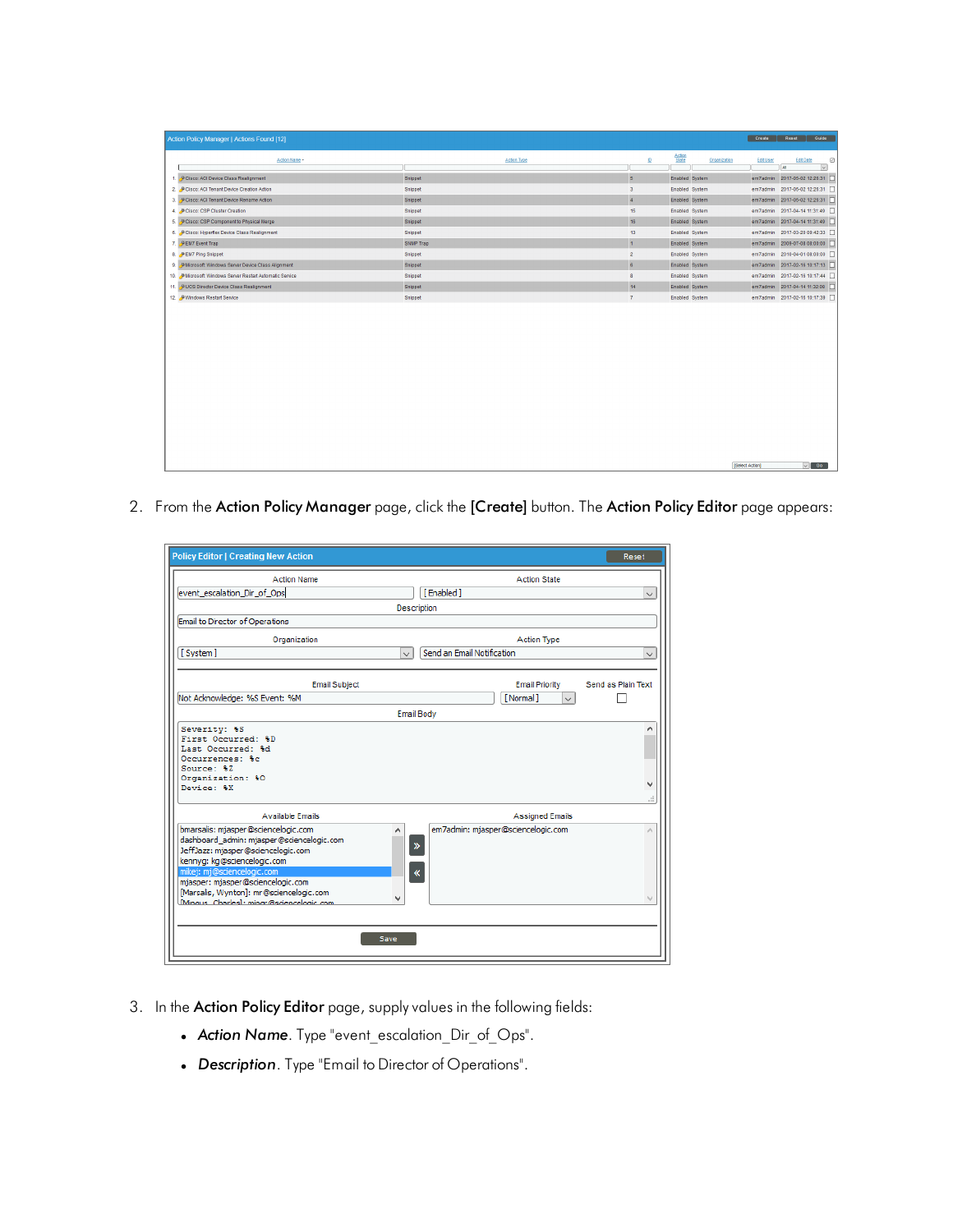- <sup>l</sup> *Action Type*. Select *Send an Email Notification*.
- **Email Subject**. At the beginning of the field, type "Not Acknowledged: " and leave the other values in the field. The entire field should read "Not Acknowledged: %S Events: %M".
- <sup>l</sup> *Available Emails.* We selected the email address for our example Director of Operations, *em7admin: mjasper@sciencelogic.com*. If you want to see the emails that result from this action policy, you can select your own email address in this field. After selecting an email address, click the [>>] button to add it to the *Assigned Emails* field.
- For all other fields, accept the default values.
- 5. Click the [Save] button to save the new action policy.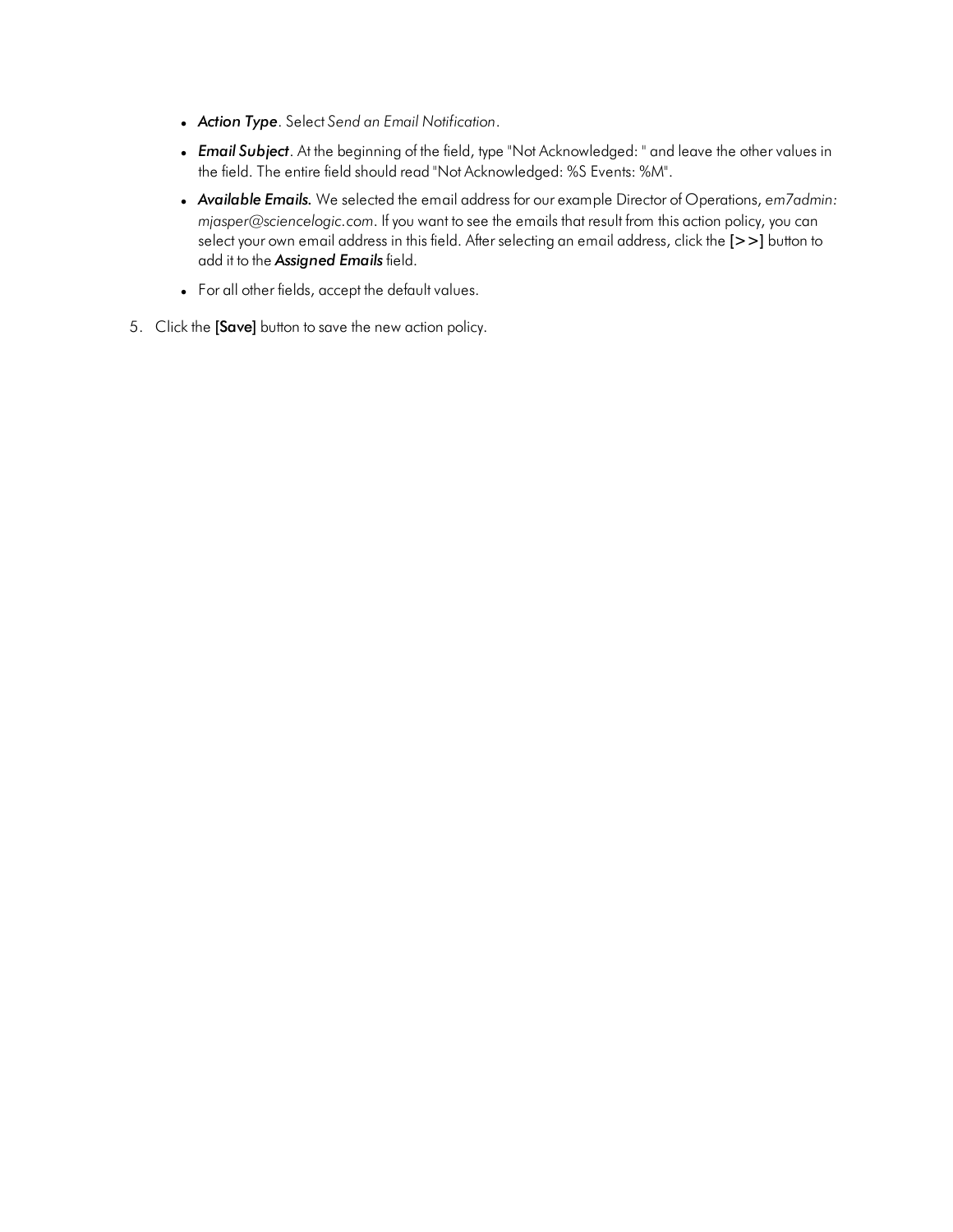To create additional action policies for all the steps in section on *Sample [Escalation](#page-11-0) Processes for Event [Acknowledgment](#page-11-0)*, perform the steps above, but supply the following values:

| <b>Action Name</b>                | Available Emails                                                                                                                                                                                               |
|-----------------------------------|----------------------------------------------------------------------------------------------------------------------------------------------------------------------------------------------------------------|
| event_escalation<br>$CS_{rep}$    | Select the appropriate email address for a Customer Satisfaction Representative. If you<br>want to see the emails that result from this action policy, you can select your own email<br>address in this field. |
| event escalation<br>Dir of CS     | Select the appropriate email address for the Director of Customer Service.                                                                                                                                     |
| event escalation<br>tier3         | Select the appropriate email address for a Tier-3 Support Representative.                                                                                                                                      |
| event escalation<br>chief eng     | Select the appropriate email address for a Chief Engineer.                                                                                                                                                     |
| event escalation<br>Dir of Impl   | Select the appropriate email address for a Director of Implementation.                                                                                                                                         |
| event escalation<br>VP of Service | Select the appropriate email address for a Vice President of Service Delivery.                                                                                                                                 |

#### <span id="page-16-0"></span>Creating the Automation Policy

Using the escalation processes from the section on *Sample Escalation Processes for Event [Acknowledgment](#page-11-0)*, you can create an automation policy that sends an email to the Director of Operations when an event has not been acknowledged for 10 minutes.

To create this automation policy: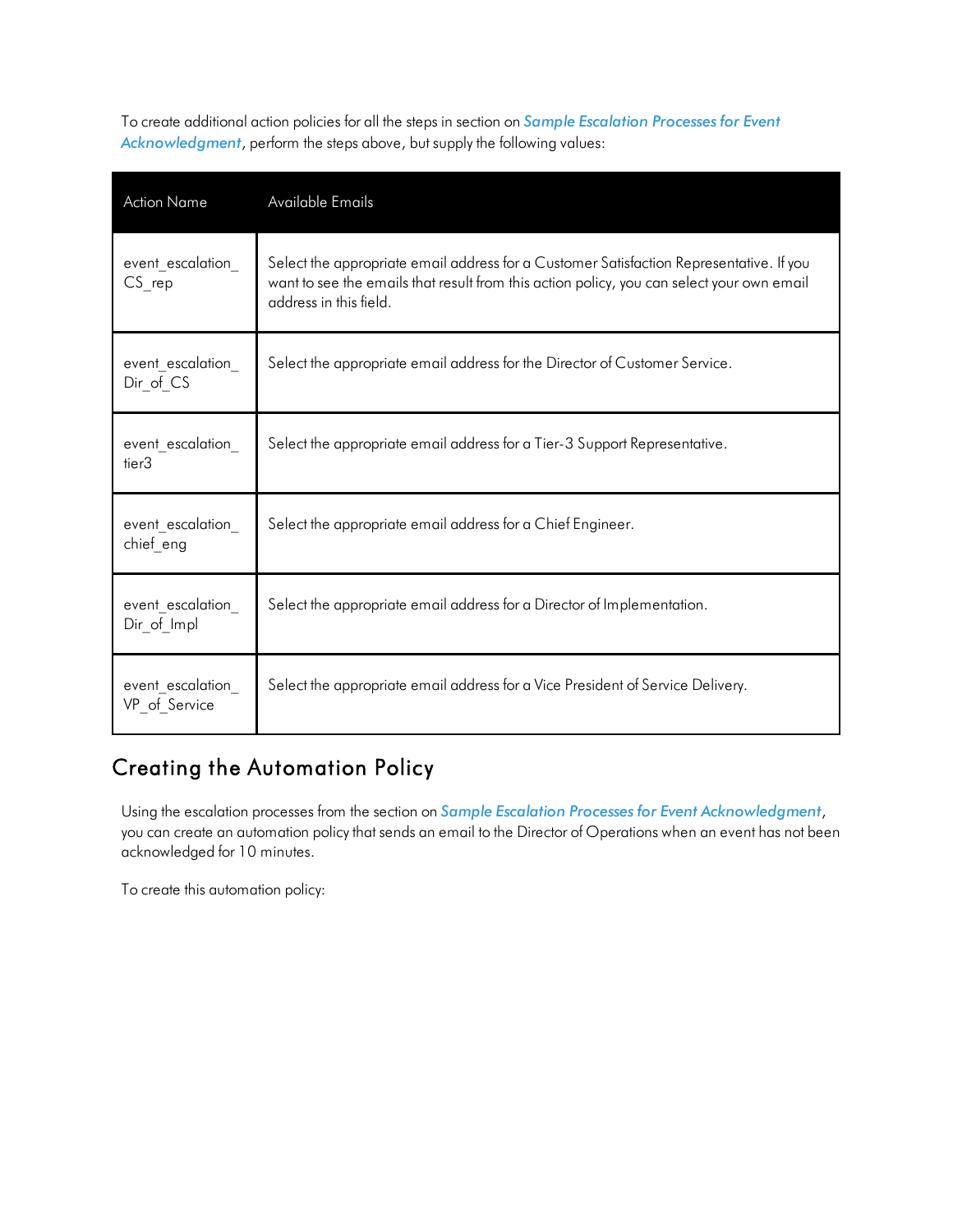1. Go to the **Automation Policy Manager** page (Registry > Run Book > Automation):

| Enabled Default System<br>AII<br>em7admin<br> 3 <br>$\vert$ 1<br>Enabled Default System<br>AII<br>em7admin<br>$\blacksquare$<br>$\overline{1}$<br>$\overline{1}$<br>AII<br>$\overline{2}$<br>Enabled Default System<br>em7admin<br>$\overline{1}$<br>1<br>4. <sup>A</sup> Cisco: CSP Cluster Creation<br>Default System<br>All<br>$\mathbf{1}$<br>em7admin<br>11<br>Enabled<br>$\mathbf{1}$<br>5. <sup>4</sup> Cisco: CSP Component to Physical Merge<br>AII<br>12<br>Default System<br>em7admin<br>Enabled<br>1<br>1<br>6. P Cisco: Hyperflex Device Class Realignment<br>Default System<br>em7admin<br>All<br>$\mathbf{1}$<br>$\overline{1}$<br>$\overline{9}$<br>Enabled<br>7. AMicrosoft: Windows Server Device Class Alignment<br>Default System<br>AII<br>$\overline{4}$<br>$\mathbf{1}$<br>1<br>em7admin<br>Enabled<br>8. <sup>A</sup> Start Microsoft Automatic Services<br>Default System<br>All<br>$\mathbf{1}$<br>$\overline{1}$<br>em7admin<br>6<br>Enabled<br>Enabled Default System<br>5<br>AII<br>em7admin<br>$\mathbf{1}$<br>1<br>All<br>10. PUCS Director Device Class Realignment<br>10 <sup>10</sup><br>Enabled Default System<br>$1 -$<br>$\mathbf{1}$<br>em7admin |                                                   | $\Omega$ | Policy<br>State | Policy<br>Priority | Organization | Devices | Events Actions | <b>Edited By</b> | <b>Last Edited</b><br>All<br>$\vert \vee \vert$ |
|----------------------------------------------------------------------------------------------------------------------------------------------------------------------------------------------------------------------------------------------------------------------------------------------------------------------------------------------------------------------------------------------------------------------------------------------------------------------------------------------------------------------------------------------------------------------------------------------------------------------------------------------------------------------------------------------------------------------------------------------------------------------------------------------------------------------------------------------------------------------------------------------------------------------------------------------------------------------------------------------------------------------------------------------------------------------------------------------------------------------------------------------------------------------------------------|---------------------------------------------------|----------|-----------------|--------------------|--------------|---------|----------------|------------------|-------------------------------------------------|
|                                                                                                                                                                                                                                                                                                                                                                                                                                                                                                                                                                                                                                                                                                                                                                                                                                                                                                                                                                                                                                                                                                                                                                                        | (A Cisco: ACI Device Class Realignment            |          |                 |                    |              |         |                |                  | 2017-05-02 12:26:31                             |
|                                                                                                                                                                                                                                                                                                                                                                                                                                                                                                                                                                                                                                                                                                                                                                                                                                                                                                                                                                                                                                                                                                                                                                                        | 2. <sup>A</sup> Cisco: ACI Tenant Device Creation |          |                 |                    |              |         |                |                  | 2017-05-02 12:26:31                             |
|                                                                                                                                                                                                                                                                                                                                                                                                                                                                                                                                                                                                                                                                                                                                                                                                                                                                                                                                                                                                                                                                                                                                                                                        | 3. <sup>(a</sup> Cisco: ACI Tenant Device Rename) |          |                 |                    |              |         |                |                  | 2017-05-02 12:26:31                             |
|                                                                                                                                                                                                                                                                                                                                                                                                                                                                                                                                                                                                                                                                                                                                                                                                                                                                                                                                                                                                                                                                                                                                                                                        |                                                   |          |                 |                    |              |         |                |                  | 2017-04-14 11:31:49                             |
|                                                                                                                                                                                                                                                                                                                                                                                                                                                                                                                                                                                                                                                                                                                                                                                                                                                                                                                                                                                                                                                                                                                                                                                        |                                                   |          |                 |                    |              |         |                |                  | 2017-04-14 11:31:49                             |
|                                                                                                                                                                                                                                                                                                                                                                                                                                                                                                                                                                                                                                                                                                                                                                                                                                                                                                                                                                                                                                                                                                                                                                                        |                                                   |          |                 |                    |              |         |                |                  | 2017-03-20 09:42:33                             |
|                                                                                                                                                                                                                                                                                                                                                                                                                                                                                                                                                                                                                                                                                                                                                                                                                                                                                                                                                                                                                                                                                                                                                                                        |                                                   |          |                 |                    |              |         |                |                  | 2017-02-16 10:17:13                             |
|                                                                                                                                                                                                                                                                                                                                                                                                                                                                                                                                                                                                                                                                                                                                                                                                                                                                                                                                                                                                                                                                                                                                                                                        |                                                   |          |                 |                    |              |         |                |                  | 2017-02-16 10:17:44                             |
|                                                                                                                                                                                                                                                                                                                                                                                                                                                                                                                                                                                                                                                                                                                                                                                                                                                                                                                                                                                                                                                                                                                                                                                        | 9. PStart Required Windows Services               |          |                 |                    |              |         |                |                  | 2017-02-16 10:17:39                             |
|                                                                                                                                                                                                                                                                                                                                                                                                                                                                                                                                                                                                                                                                                                                                                                                                                                                                                                                                                                                                                                                                                                                                                                                        |                                                   |          |                 |                    |              |         |                |                  | 2017-04-14 11:32:08                             |
|                                                                                                                                                                                                                                                                                                                                                                                                                                                                                                                                                                                                                                                                                                                                                                                                                                                                                                                                                                                                                                                                                                                                                                                        |                                                   |          |                 |                    |              |         |                |                  |                                                 |
|                                                                                                                                                                                                                                                                                                                                                                                                                                                                                                                                                                                                                                                                                                                                                                                                                                                                                                                                                                                                                                                                                                                                                                                        |                                                   |          |                 |                    |              |         |                |                  |                                                 |
|                                                                                                                                                                                                                                                                                                                                                                                                                                                                                                                                                                                                                                                                                                                                                                                                                                                                                                                                                                                                                                                                                                                                                                                        |                                                   |          |                 |                    |              |         |                |                  |                                                 |

2. Click the [Create] button. The Automation Policy Editor page appears:

| <b>Automation Policy Editor   Creating New Automation Policy</b>                                      |                    |                         |                                                                              | Reset                  |
|-------------------------------------------------------------------------------------------------------|--------------------|-------------------------|------------------------------------------------------------------------------|------------------------|
| <b>Policy Name</b>                                                                                    | Policy Type        | <b>Policy State</b>     | <b>Policy Priority</b>                                                       | Organization           |
| event_not_acknowleged_10_minutes                                                                      | <b>I</b> Active 1  | [Enabled]               | [ Default ]                                                                  | System<br>$\checkmark$ |
| Criteria Logic                                                                                        | <b>Match Logic</b> |                         | <b>Match Syntax</b>                                                          |                        |
| $\downarrow$   Critical.<br>Severity $=$                                                              | [Text search]      |                         |                                                                              |                        |
| and 10 minutes has elapsed<br>$\checkmark$                                                            |                    | <b>Repeat Time</b>      |                                                                              | Alian With             |
| [since the first occurrence, ]<br>$\checkmark$                                                        | [Only once]        |                         | [ Devices ]                                                                  | $\checkmark$           |
| and event is NOT acknowledged                                                                         |                    |                         |                                                                              |                        |
| Trigger on Child Rollup                                                                               |                    |                         | Include events for entities other than devices (organizations, assets, etc.) |                        |
| <b>Available Devices</b>                                                                              |                    | <b>Aligned Devices</b>  |                                                                              |                        |
|                                                                                                       |                    | (All devices)           |                                                                              |                        |
| <b>Jowa Goldfinches</b>                                                                               | $\wedge$           |                         |                                                                              |                        |
| Cisco Systems: 4331 ISR: ISR-4331-RTR-01                                                              |                    | »                       |                                                                              |                        |
| Cisco Systems: Catalyst 4948: 4948-SW-01<br>Cisco Systems: Catalyst 4948: 4948-SW-02                  |                    |                         |                                                                              |                        |
| Cisco TelePresence: Cisco TelePresence Manager: LAB-CTP-01                                            |                    | $\overline{\mathbf{K}}$ |                                                                              |                        |
| Cisco TelePresence: IX5000: SL-HQ-IX5000                                                              |                    |                         |                                                                              |                        |
| Dell: OEM: idrac-3470CX1                                                                              |                    |                         |                                                                              |                        |
| Generic: SNMP: 172.16.32.55                                                                           | $\checkmark$       |                         |                                                                              |                        |
| <b>Available Events</b>                                                                               |                    | <b>Aligned Events</b>   |                                                                              |                        |
|                                                                                                       |                    | (All events)            |                                                                              |                        |
| Critical: AKCP: AC Voltage sensor detects no current                                                  | Ä                  |                         |                                                                              |                        |
| Critical: AKCP: DC Voltage sensor High Critical<br>Critical: AKCP: DC Voltage sensor Low Critical     |                    | »                       |                                                                              |                        |
| Critical: AKCP: Dry Contact Sensor Low Critical                                                       |                    |                         |                                                                              |                        |
| Critical: AKCP: Smoke Detector Alert!                                                                 |                    | $\bar{\mathbf{g}}$      |                                                                              |                        |
| Critical: AKCP: Water Sensor has detected water                                                       |                    |                         |                                                                              |                        |
| Critical: APC: Diagnostic Test Failed                                                                 |                    |                         |                                                                              |                        |
| Critical: APC: UPS Battery Capacity                                                                   | v                  |                         |                                                                              |                        |
| <b>Available Actions</b>                                                                              |                    | <b>Aligned Actions</b>  |                                                                              |                        |
|                                                                                                       |                    |                         | 1. Send Email: event escalation Dir of Ops                                   |                        |
| Send Email: event escalation Dir of Ops                                                               | $\wedge$           |                         |                                                                              |                        |
| SNMP Trap: EM7 Event Trap<br>Snippet: Cisco: ACI Device Class Realignment                             |                    | »                       |                                                                              | $\uparrow$             |
| Snippet: Cisco: ACI Tenant Device Creation Action                                                     |                    |                         |                                                                              |                        |
| Snippet: Cisco: ACI Tenant Device Rename Action                                                       |                    | $\overline{\mathbf{R}}$ |                                                                              |                        |
| Snippet: Cisco: CSP Cluster Creation                                                                  |                    |                         |                                                                              |                        |
| Snippet: Cisco: CSP Component to Physical Merge<br>Snippet: Cisco: Hyperflex Device Class Realignment |                    |                         |                                                                              |                        |
|                                                                                                       |                    |                         |                                                                              |                        |
|                                                                                                       |                    | Save                    |                                                                              |                        |

3. On the Automation Policy Editor page, supply the following values in the following fields: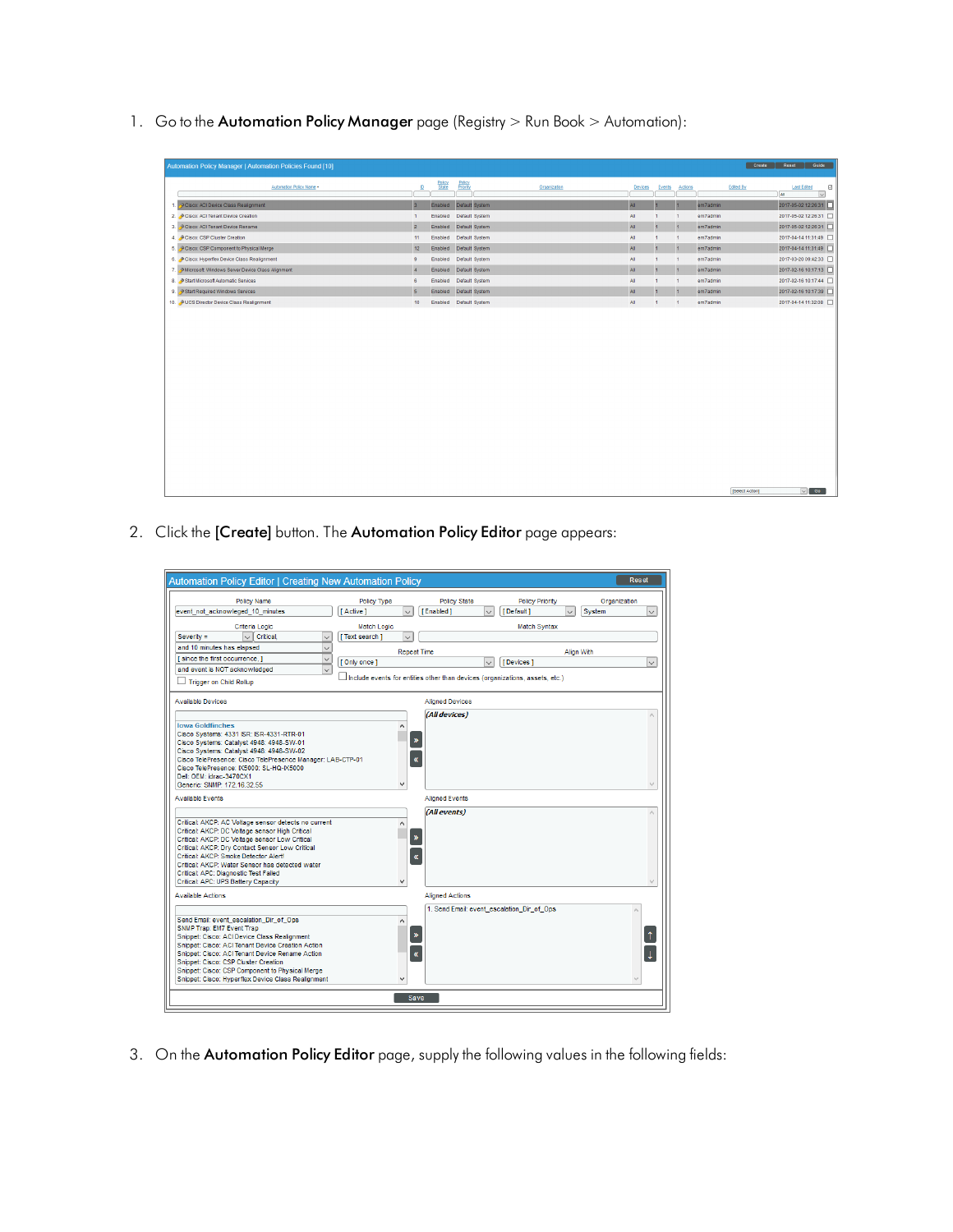- Policy Name. Type "event not acknowleged 10 minutes".
- **Organization**. Select System. This automation policy will act on all events in your SL1 system.
- **Criteria Logic**. These fields specify the conditions that must be met before the system executes the action specified in the automation policy. All conditions must be met for at least one of the selected events on at least one of the selected devices.
	- <sup>o</sup> *Severity Operator*. Select *Severity =*.
	- <sup>o</sup> *Severity*. Select *Critical*.
	- <sup>o</sup> *Elapsed time*. The length of time that must elapse after the event occurs but before the system evaluates the other criteria in the automation policy. Select *and 10 minutes has elapsed*.
	- <sup>o</sup> *Status*. Event must have the specified status. Select *and event is NOT acknowledged*.
- <sup>l</sup> *Available Actions.* Select the action policy you defined in the *[Creating](#page-13-2) the Action Policy* section, *Send Email: event\_escalation\_Dir\_of\_Ops*. Click on the [>>] button. The selected action policy will appear in the *Aligned Actions* field.
- For all other fields, accept the default values.
- 4. Click the **[Save]** button to save the new automation policy. Now when an event occurs with a severity of Critical, on any device, and that event is not acknowledged within ten minutes, the system sends an email to the Director of Operations.

To create additional automation policies for all the steps in the section on *Sample [Escalation](#page-11-0) Processes for Event [Acknowledgment](#page-11-0)*, perform the steps above, but supply the following values:

| <b>Policy Name</b>                | <b>Elapsed Time</b>                  | <b>Available Actions</b>       |
|-----------------------------------|--------------------------------------|--------------------------------|
| event not acknowleged 20 minutes  | and 20 minutes have elapsed.         | event escalation CS rep        |
| event not acknowleged 30 minutes  | and 30 minutes have elapsed.         | event escalation Dir of CS     |
| event not acknowleged 45 minutes  | and 45 minutes have elapsed.         | event escalation tier3         |
| event not acknowleged 60 minutes  | and 1 hour has elapsed               | event escalation chief eng     |
| event not acknowleged 90 minutes  | and 1 hour 30 minutes has<br>elapsed | event escalation Dir of Impl   |
| event not acknowleged 120 minutes | and 2 hours has elapsed.             | event escalation VP of Service |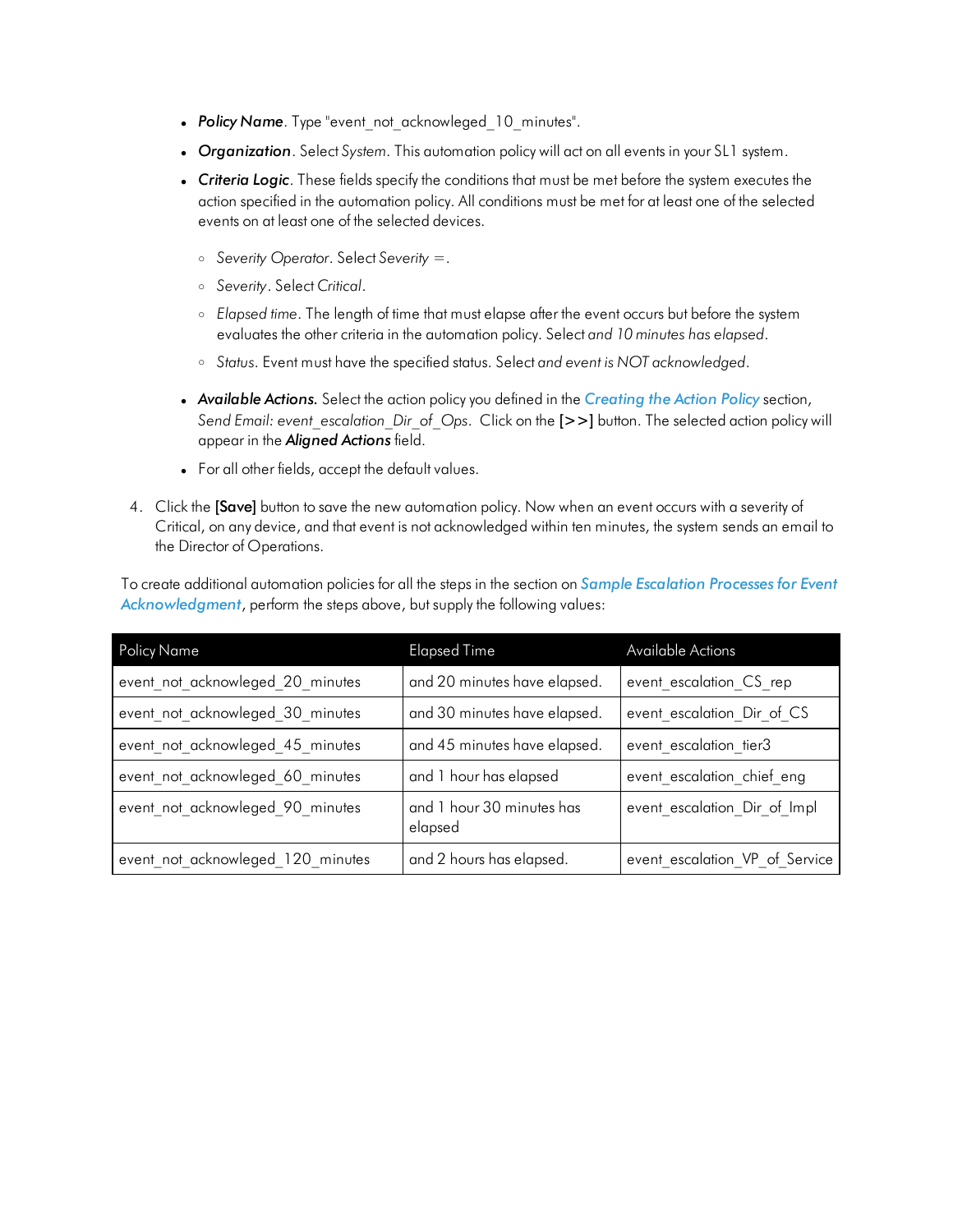#### <span id="page-19-0"></span>Example Email and Example Logs

When the system generates an event with a severity of "Critical" and the event is not acknowledged within 10 minutes, the system automatically sends an email, as defined in the example policy above.



In the Event Console, you can view the escalation actions by clicking the mail icon  $(2)$  for a critical event:

|                                                                                                                | Guide<br>Actions<br>Kiosk<br>Reset<br><b>Event Console   Events Found [62]</b> |                         |        |                                                                                                                                                                                              |                |                 |                |                 |                                     |        |                                                |       |                |                    |
|----------------------------------------------------------------------------------------------------------------|--------------------------------------------------------------------------------|-------------------------|--------|----------------------------------------------------------------------------------------------------------------------------------------------------------------------------------------------|----------------|-----------------|----------------|-----------------|-------------------------------------|--------|------------------------------------------------|-------|----------------|--------------------|
| Save Delete<br>Organization<br>$\vert \vee \vert$<br>Custom View:<br>Search:<br><b>H</b> Refreshing in 10 secs |                                                                                |                         |        |                                                                                                                                                                                              |                |                 |                |                 |                                     |        |                                                | Pause | Refresh        |                    |
|                                                                                                                | Organization .                                                                 | Name .                  | Type   | <b>Event Message</b>                                                                                                                                                                         | Severity       | Acknowledged    | Ticket         | Age / Elapsed   | Last Detected .                     | ED     | Source                                         | Count | Notify         | $\Box$             |
|                                                                                                                | v                                                                              |                         |        |                                                                                                                                                                                              | [>+Healthy ] ~ |                 |                |                 | All.<br>$\sim$                      |        |                                                |       |                |                    |
| ٩                                                                                                              | <b>Iowa Goldfinches</b>                                                        | M 4948-SW-01            | Device | Power supply problem. Power supply (Power Supply 1) state: critical                                                                                                                          | Critical       | $\Box$ em7admin | $\sim$         | 1 wk 5 days     | 2017-08-08 09:30:09                 |        | 136468 1 Dynamic 622                           |       | $\sim$         | $05$ $\Box$        |
| ٩                                                                                                              | 2. Iowa Goldfinches                                                            | <b>MI4948-SW-02</b>     | Device | Power supply problem, Power supply (Power Supply 1) state: critical                                                                                                                          | Critical       | 図               |                | 1 wk 5 days     | 2017-06-08 09:30:09                 |        | 136475   Dynamic 622                           |       |                | ♠                  |
| o,                                                                                                             | 3. Iowa Goldfinches                                                            | MISR-4331-RTR-01        | Device | Fan problem, Fan (Fan 1 Critical) state: shutdown                                                                                                                                            | Critical       | ıе<br>$\sim$    | <b>Section</b> | 1 wk 5 days     | 2017-06-08 09:30:09                 |        | 136470 [1] Dynamic 622                         |       | 11             | <b>OBBL</b>        |
|                                                                                                                | 4. Iowa Goldfinches                                                            | 10.64.68.31             | Device | Device Failed Availability Check: ICMP Ping                                                                                                                                                  | <b>Major</b>   | 國<br><b>A</b>   |                | 2 wks 5 days    | 2017-06-08 09:52:23                 | 127905 | 10 Internal 5,737                              |       |                | $60^\circ$<br>л    |
|                                                                                                                | 5. Iowa Goldfinches                                                            | $-$ 10.64.68.32         | Device | Device Failed Availability Check: ICMP Ping                                                                                                                                                  | <b>Major</b>   | e               |                | 2 wks 5 days    | 2017-06-08 09:52:23                 |        | 127908 bill internal                           | 5.737 |                | <b>BB</b><br>n     |
|                                                                                                                | 6. Iowa Goldfinches                                                            | A 172.16.32.55          | Device | Port not responding to connection: Port http - 80 (IP: 172.16.32.55)                                                                                                                         | Major          | 1回              |                | 1 wk 5 days     | 2017-05-08 09:55:20                 |        | 136422 <b>Dimensi</b> 3,733                    |       |                | $\bullet$          |
|                                                                                                                | 7. Iowa Goldfinches                                                            | GHLAB-CTP-01            | Device | Illicit process running: "racoon" "I-F I-f /etc/racoon/racoon\.conf                                                                                                                          | Major          | œ<br>÷          | -              | 1 wk 5 days     | 2017-06-08 09:54:06                 |        | 136403 [9] Internal 3,733                      |       | $\sim$         | <b>GET</b><br>п    |
|                                                                                                                | 8. Iowa Goldfinches                                                            | MILAB-WIN2K3-SP2        | Device | Device Failed Availability Check: UDP - SNMP                                                                                                                                                 | Major          | 日               |                | 2 wks 5 days    | 2017-06-08 09:52:23                 |        | 127904 M Internal 5,737                        |       |                | 65                 |
| ٩                                                                                                              | 9. Iowa Goldfinches                                                            | M SL-HQ-D(5000          | Device | Front Left Mic is Down - Status is cableError                                                                                                                                                | Major          | ø<br>$\sim$     | <b>Sec</b>     | 1 wk 5 days     | 2017-06-08 09:55:12                 | 136420 | 11 Dynamic 3,733                               |       |                | $\Theta$           |
|                                                                                                                | 10. Iowa Goldfinches                                                           | M SL-HQ-D(5000          | Device | Primary Codec groot1-2 Interface Transmit Error rate has exceeded threshold: 10%, currently 100%                                                                                             | Major          | ₽               |                | 4 hrs 55 mins   | 2017-06-08 09:45:12                 |        | 155230 [b] Dynamic 20                          |       |                | $65^\circ$<br>л    |
|                                                                                                                | 11. Iowa Goldfinches                                                           | M SL-HQ-D(5000          | Device | Primary Codec groci3-0 Interface Receive Error rate has exceeded threshold: 10%, currently 100%                                                                                              | Major          | 図               | -              | 40 mins 40 secs | 2017-05-08 09:45:12                 | 155536 | b) Dynamic 3                                   |       | $\sim$         | <b>BB</b>          |
|                                                                                                                | 12. Iowa Goldfinches                                                           | M SL-HQ-D(5000          | Device | Primary Codec oxpol 1-2 Interface Receive Error rate has exceeded threshold: 10%, currently 100%                                                                                             | Major          | 回               |                | 4 hrs 25 mins   | 2017-06-08 09:45:12                 | 155257 | Dynamic 18                                     |       |                | 60<br>$\Box$       |
|                                                                                                                | 13. Iowa Goldfinches                                                           | SL-HQ-D(5000            | Device | Primary Codec groci4-3 Interface Transmit Error rate has exceeded threshold: 10%, currently 100%                                                                                             | Major          | 図               | -              |                 | 25 mins 49 secs 2017-06-08 09:45:12 |        | 155545 + Dynamic 2                             |       | <b>Section</b> | $\Theta$<br>П      |
|                                                                                                                | 14. Iowa Goldfinches                                                           | .dl SL-HQ-D(5000        | Device | Primary Codec oxoci4-1 Interface Transmit Error rate has exceeded threshold: 10%, currently 100%                                                                                             | Major          | Ø               |                | 12 hrs 10 mins  | 2017-06-08 09:45:12                 |        | 154782 <b>iii</b> Dynamic 49                   |       | $\sim$         | @33                |
|                                                                                                                | 15. Iowa Goldfinches                                                           | M SL-HQ-D(5000          | Device | Primary Codec oxoci1-1 Interface Receive Error rate has exceeded threshold: 10%, currently 100%                                                                                              | Major          | œ               |                | 10 hrs 40 mins  | 2017-06-08 09:45:12                 |        | 154893 1 Dynamic 43                            |       | $\sim$         | $05$ $\Box$        |
|                                                                                                                | 16. Iowa Goldfinches                                                           | <b>MISL-HQ-0(5000</b>   | Device | Primary Codec groci2-3 Interface Receive Error rate has exceeded threshold: 10%, currently 200%                                                                                              | Major.         | 図               | <b>1999</b>    | 3 hrs 40 mins   | 2017-06-08 09:45:12                 |        | 155321   Dynamic 15                            |       | $\sim$         | 65<br>$\Box$       |
|                                                                                                                | 17. Iowa Goldfinches                                                           | M SL-HQ-D(5000          | Device | Primary Codec lo Interface Receive Error rate has exceeded threshold: 10%, currently 200%                                                                                                    | Major          | e               | <b>Section</b> | 4 days 2 hrs.   | 2017-06-08 09:45:12                 | 149666 | 11 Dynamic 395                                 |       | and in         | $\Theta$           |
|                                                                                                                | 18. Iowa Goldfinches                                                           | <b>MISL-HQ-D(5000</b>   | Device | Primary Codec gxpci2-0 Interface Receive Error rate has exceeded threshold: 10%, currently 100%                                                                                              | Major          | 図               |                | 9 hrs 25 mins   | 2017-06-08 09:45:12                 |        | 154944 [1] Dynamic 38                          |       |                | 65<br>л            |
|                                                                                                                | 19. Iowa Goldfinches                                                           | M SL-HQ-D(5000          | Device | Primary Codec ax0 Interface Transmit Error rate has exceeded threshold: 10%, currently 100%                                                                                                  | Major          | e<br>×.         | -              | 3 hrs 25 mins   | 2017-06-08 09:45:12                 |        | 155335 in Dynamic 14                           |       | $\sim$         | <b>BB</b>          |
|                                                                                                                | 20. Iowa Goldfinches                                                           | M SL-HQ-D(5000          | Device | Primary Codec oxoci3-3 Interface Receive Error rate has exceeded threshold: 10%, currently 100%                                                                                              | Major          | 固               |                | 8 hrs 40 mins   | 2017-05-08 09:45:12                 | 155007 | Dynamic 35                                     |       |                | 00<br>$\Box$       |
|                                                                                                                | 21. Iowa Goldfinches                                                           | M SL-HQ-0(5000          | Device | Primary Codec groci4-1 Interface Receive Error rate has exceeded threshold: 10%, currently 1700%                                                                                             | Major          | E<br>×.         | ×.             | 2 hrs 55 mins   | 2017-06-08 09:45:12                 |        | 155383 <u>+</u> Dynamic 12                     |       | $\sim$         | $000$ $\Box$       |
|                                                                                                                | 22. Iowa Goldfinches                                                           | an SL-HQ-D(5000         | Device | Primary Codec oxpci2-1 Interface Transmit Error rate has exceeded threshold: 10%, currently 500%                                                                                             | <b>Major</b>   | ₽               |                | 8 hrs 10 mins   | 2017-06-08 09:45:12                 |        | 155025   Dynamic 33                            |       |                | 05<br>$\Box$       |
|                                                                                                                | 23. Iowa Goldfinches                                                           | M SL-HQ-D(5000          | Device | Primary Codec gopci4-0 Interface Transmit Error rate has exceeded threshold: 10%, currently 100%                                                                                             | Major          | ø<br>$\sim$     | <b>Sec</b>     | 2 hrs 40 mins   | 2017-06-08 09:45:12                 |        | 155401 11 Dynamic 11                           |       | $\sim$         | <b>GEO</b>         |
|                                                                                                                | 24 Inwa Goldfinches                                                            | <b>MISL-HQ-0(5000</b>   | Device | Primary Codec eth0 Interface Transmit Error rate has exceeded threshold: 10%, currently 300%                                                                                                 | Major          | ₽               |                | 7 hrs 40 mins   | 2017-06-08 09:45:12                 |        | 155082 <b>Dynamic 31</b>                       |       |                | $65^\circ$<br>л    |
|                                                                                                                | 25. Iowa Goldfinches                                                           | M SL-HQ-D(5000          | Device | Primary Codec good3-1 Interface Receive Error rate has exceeded threshold: 10%, currently 100%                                                                                               | Major          | e               |                | 2 hrs 10 mins   | 2017-05-08 09:45:12                 |        | 155424 11 Dynamic 9                            |       | $\sim$         | <b>BB</b>          |
|                                                                                                                | 26. Iowa Goldfinches<br>$\overline{\vee}$<br><b>IViewing Pape: 11</b>          | <b>All SL-HQ-D(5000</b> | Device | Primary Codec oxoci3-2 Interface Receive Error rate has exceeded threshold: 10%, currently 200%<br>0 (+1) Healthy<br>$\Box$ 0 (+5) Notice<br>44 Major<br><b>A Critical</b><br>$3 (+6)$ Minor | Major:         | 固               |                | 18 hrs 40 mins  | 2017-06-08 09:45:12                 |        | 154372 Ill Dynamic 75<br><b>ISelect Action</b> |       | $\sim$         | $60T$ $\Box$<br>Go |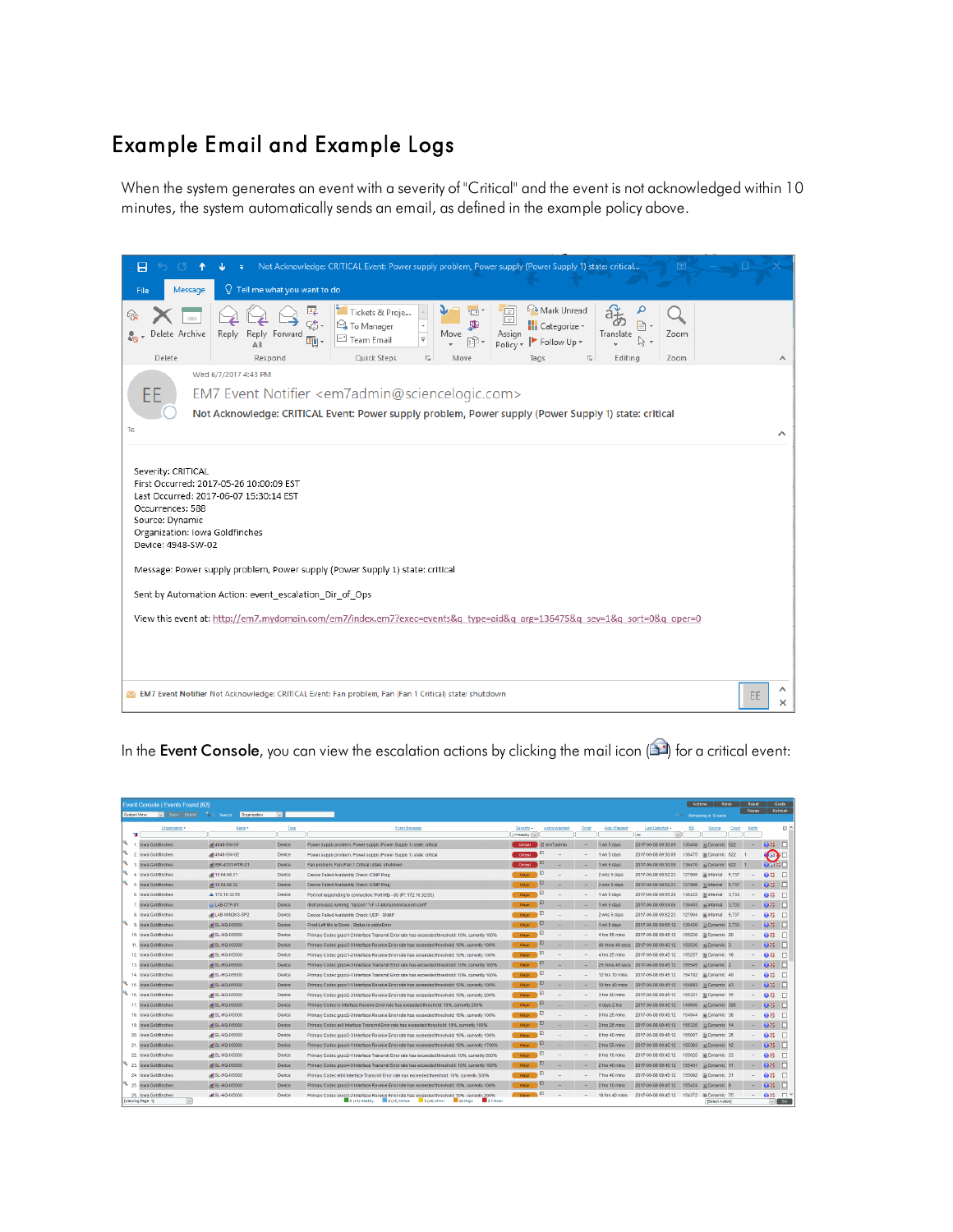The user interface displays the Event Actions Log page, where you can view a record of the escalation action:

| Event Actions Log   For Event [136475]                                                                                                                                                                                                   | Guide<br>Refresh |
|------------------------------------------------------------------------------------------------------------------------------------------------------------------------------------------------------------------------------------------|------------------|
| 2017-06-07 16:42:12                                                                                                                                                                                                                      |                  |
| Automation Policy event_not_acknowleged_10_minutes action event_escalation_Dir_of_Ops ran Successfully<br>Message:Sent email:<br>Severity: CRITICAL<br>First Occurred: 2017-05-26 10:00:09 EST<br>Last Occurred: 2017-06-07 15:30:14 EST |                  |
| Occurrences: 588<br>Source: Dynamic<br>Organization: Iowa Goldfinches<br>Device: 4948-SW-02<br>Message: Power supply problem, Power supply (Power Supply 1) state: critical                                                              |                  |
| Sent by Automation Action: event_escalation_Dir_of_Ops<br>View this event at: http://em7.mydomain.com/em7/index.em7?exec=events&q_type=aid&q_arg=136475&q_sev=1&q_sort=0&q_oper=0<br>Result:{}                                           |                  |
|                                                                                                                                                                                                                                          |                  |
|                                                                                                                                                                                                                                          |                  |
|                                                                                                                                                                                                                                          |                  |
|                                                                                                                                                                                                                                          |                  |
|                                                                                                                                                                                                                                          |                  |
|                                                                                                                                                                                                                                          |                  |
|                                                                                                                                                                                                                                          |                  |
|                                                                                                                                                                                                                                          |                  |
|                                                                                                                                                                                                                                          |                  |
|                                                                                                                                                                                                                                          |                  |
|                                                                                                                                                                                                                                          |                  |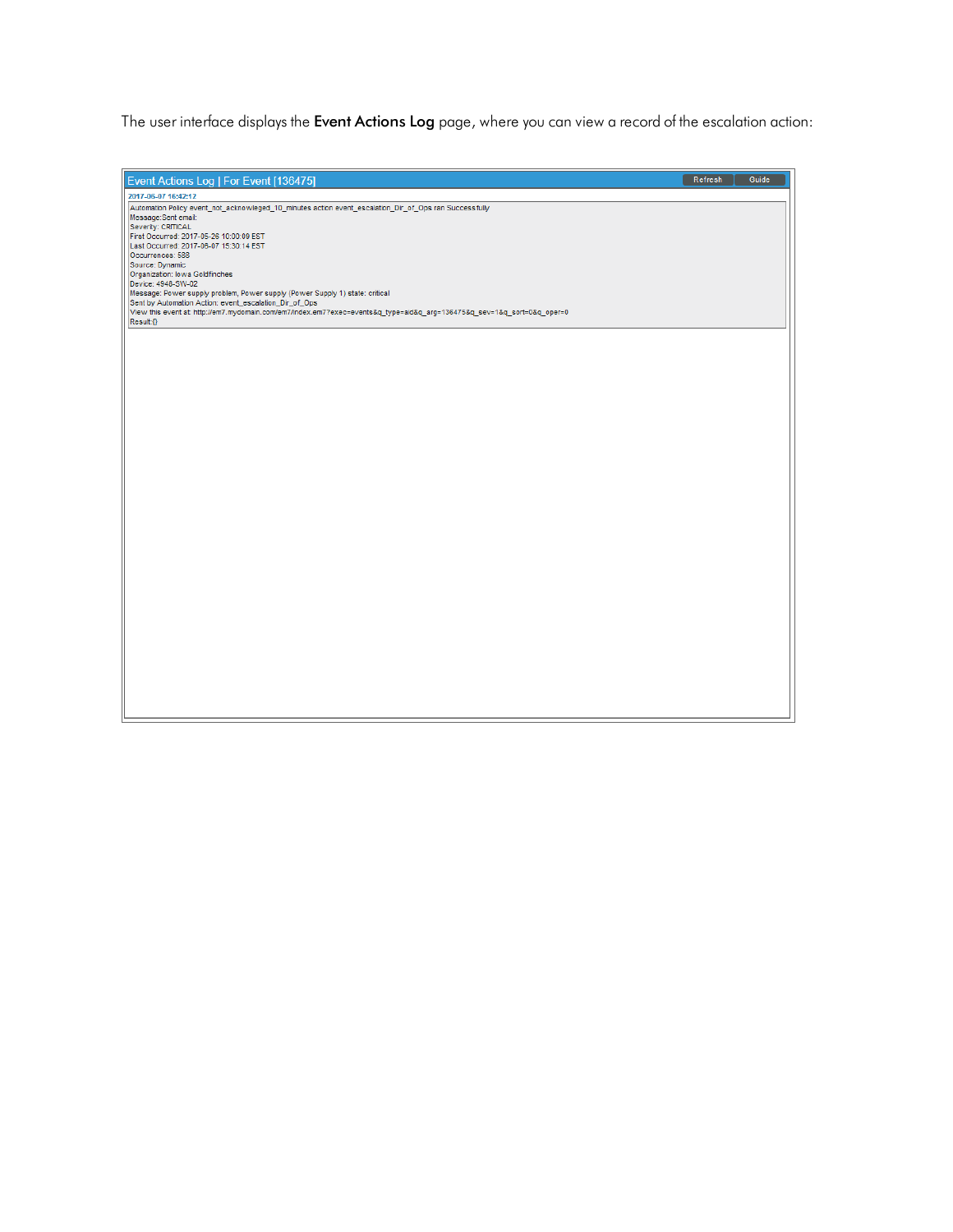# **Chapter**



## **Compliance**

#### <span id="page-21-0"></span>**Overview**

If your organization must comply with government regulations like HIPAA, Sarbanes-Oxley, or Gramm-Leach-Bliley, or if your organization is adopting standards like PCI DSS, CoBIT, ISO, or ITIL, you should take close note of the requirements for compliance when designing an escalation policy. Commonly, IT compliance requires scrutiny of:

- Risk Management
- Security
- Data Management
- **Business Continuity and Disaster Recovery**
- Incident Response
- Documentation and Audit Logs

A well-planned escalation policy can address all of these functional areas and aid with compliance.

SL1 centrally monitors and manages events and escalations. For compliance purposes, controls that are standardized, centrally administered, and repeatable encompass "best practices."

SL1 standardizes and automates the escalation workflow. Automated processes provide greater efficiencies and improved controls by minimizing vulnerabilities to fraud, user error, and malicious use. Because of this, automated processes greatly aid compliance efforts.

Use the following menu options to navigate the SL1 user interface:

- To view a pop-out list of menu options, click the menu icon  $(\equiv)$ .
- To view a page containing all of the menu options, click the Advanced menu icon  $($   $)$ .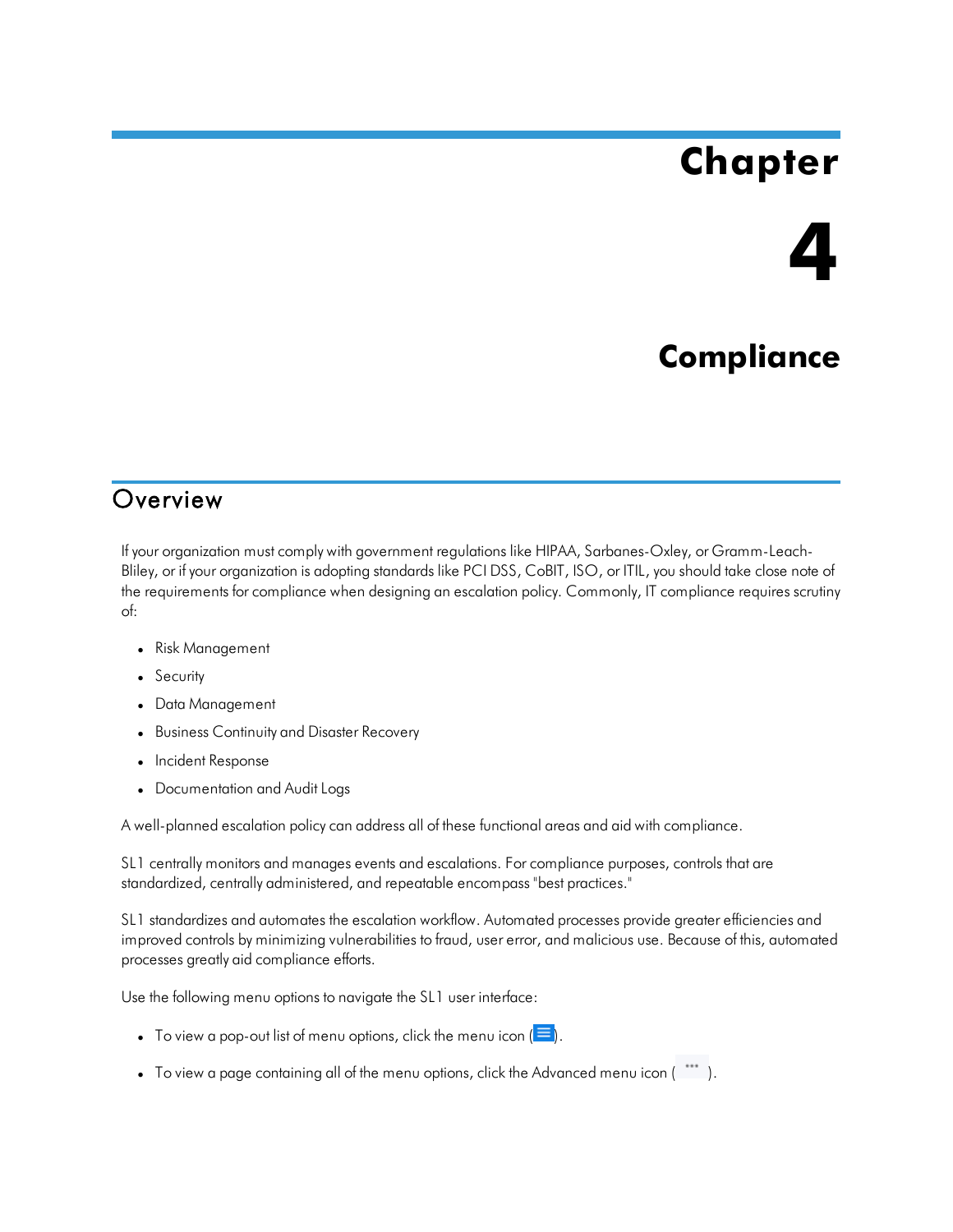#### © 2003 - 2020, ScienceLogic, Inc.

#### All rights reserved.

#### LIMITATION OF LIABILITY AND GENERAL DISCLAIMER

ALL INFORMATION AVAILABLE IN THIS GUIDE IS PROVIDED "AS IS," WITHOUT WARRANTY OF ANY KIND, EITHER EXPRESS OR IMPLIED. SCIENCELOGIC™ AND ITS SUPPLIERS DISCLAIM ALL WARRANTIES, EXPRESS OR IMPLIED, INCLUDING, BUT NOT LIMITED TO, THE IMPLIED WARRANTIES OF MERCHANTABILITY, FITNESS FOR A PARTICULAR PURPOSE OR NON-INFRINGEMENT.

Although ScienceLogic™ has attempted to provide accurate information on this Site, information on this Site may contain inadvertent technical inaccuracies or typographical errors, and ScienceLogic™ assumes no responsibility for the accuracy of the information. Information may be changed or updated without notice. ScienceLogic™ may also make improvements and / or changes in the products or services described in this Site at any time without notice.

#### Copyrights and Trademarks

ScienceLogic, the ScienceLogic logo, and EM7 are trademarks of ScienceLogic, Inc. in the United States, other countries, or both.

Below is a list of trademarks and service marks that should be credited to ScienceLogic, Inc. The ® and ™ symbols reflect the trademark registration status in the U.S. Patent and Trademark Office and may not be appropriate for materials to be distributed outside the United States.

- ScienceLogic™
- EM7<sup>™</sup> and em7™
- Simplify IT™
- Dynamic Application™
- Relational Infrastructure Management™

The absence of a product or service name, slogan or logo from this list does not constitute a waiver of ScienceLogic's trademark or other intellectual property rights concerning that name, slogan, or logo.

Please note that laws concerning use of trademarks or product names vary by country. Always consult a local attorney for additional guidance.

#### **Other**

If any provision of this agreement shall be unlawful, void, or for any reason unenforceable, then that provision shall be deemed severable from this agreement and shall not affect the validity and enforceability of any remaining provisions. This is the entire agreement between the parties relating to the matters contained herein.

In the U.S. and other jurisdictions, trademark owners have a duty to police the use of their marks. Therefore, if you become aware of any improper use of ScienceLogic Trademarks, including infringement or counterfeiting by third parties, report them to Science Logic's legal department immediately. Report as much detail as possible about the misuse, including the name of the party, contact information, and copies or photographs of the potential misuse to: legal@sciencelogic.com